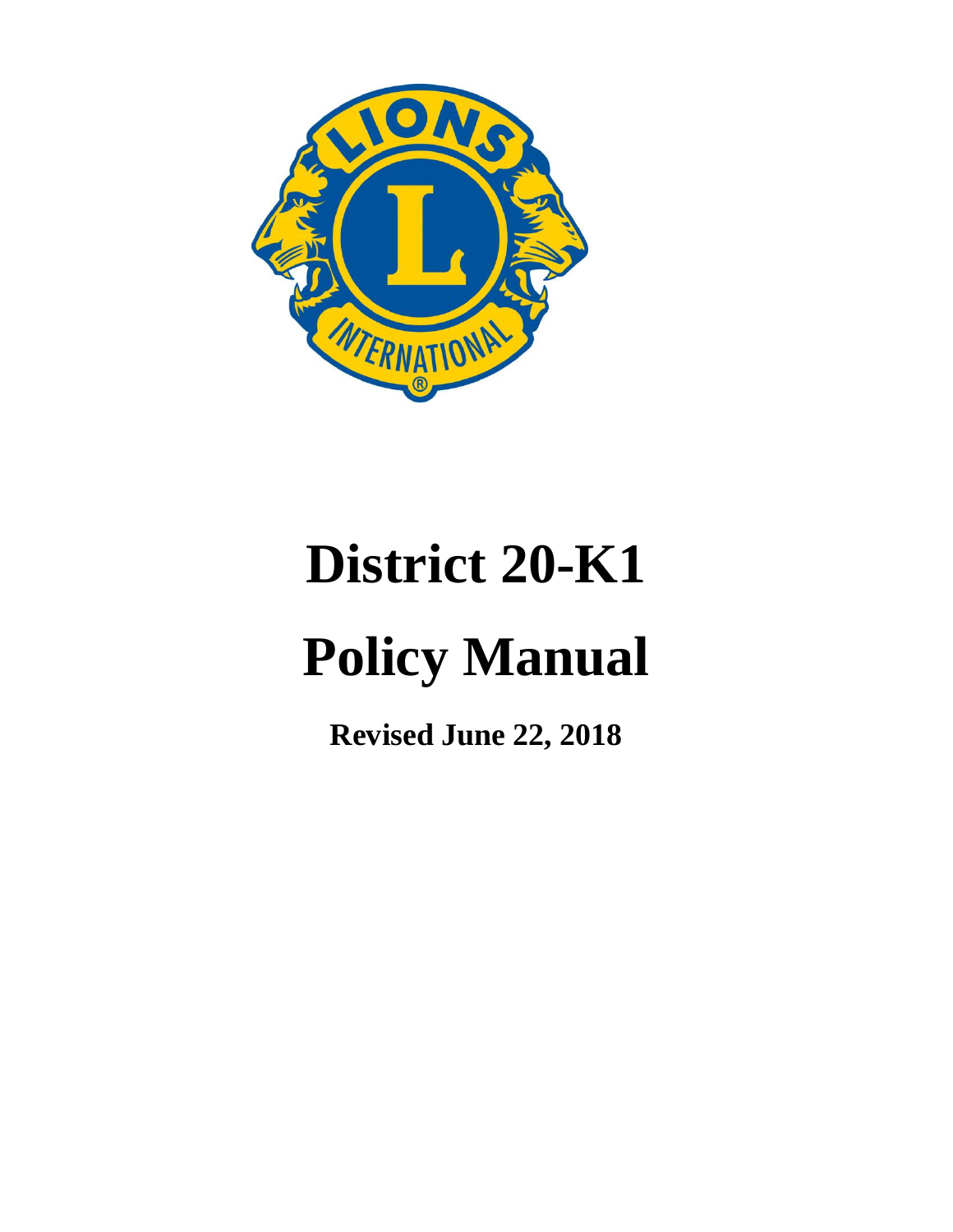# **PREFACE**

## **INTRODUCTION**

The contents of this manual, as published, constitute various procedures and policies as approved by Past District Governors' Association, and a majority vote of the District 20-K1 Cabinet.

#### **PURPOSE**

The intent of this manual is to set, in writing, a standardized method of operation for District 20-K1by the District Governor, Past District Governors' Association, and District 20-K1 Committees.

#### **OPERATION**

The policies herein shall immediately become effective at the start of the next Lionsitic year after adoption by a majority vote of the District 20-K1 Cabinet. They shall remain in effect until they may be revised or rescinded after presentation of any proposed amendment to the Policy Manual Committee for evaluation and review, unless a more restrictive procedure is set herein for any section or portion thereof. No policy shall contradict the Lions Clubs International and MD-20 Constitution and By-Laws.

Manual Form: The District 20-K1 shall be maintained in electronic form only.

Policy Manual Revisions: The District 20-K1 Policy Manual shall be maintained in electronic form only.

#### **DISTRIBUTION**

Copies of this manual shall be made available by the District Cabinet Secretary/Treasurer in electronic format for use by the District Governor, the Past District Governors' Association, the Finance Committee, and Constitution and By-Laws Committee and the Policy Manual Committee. Copies may also be made available to the  $1<sup>st</sup>$  and  $2<sup>nd</sup>$  Vice District Governors, if requested. Copies shall be distributed to a Lions Club by the District Cabinet Secretary/Treasurer, upon written request from the Club President or Secretary. The updated Policy Manual will be placed on the District Website.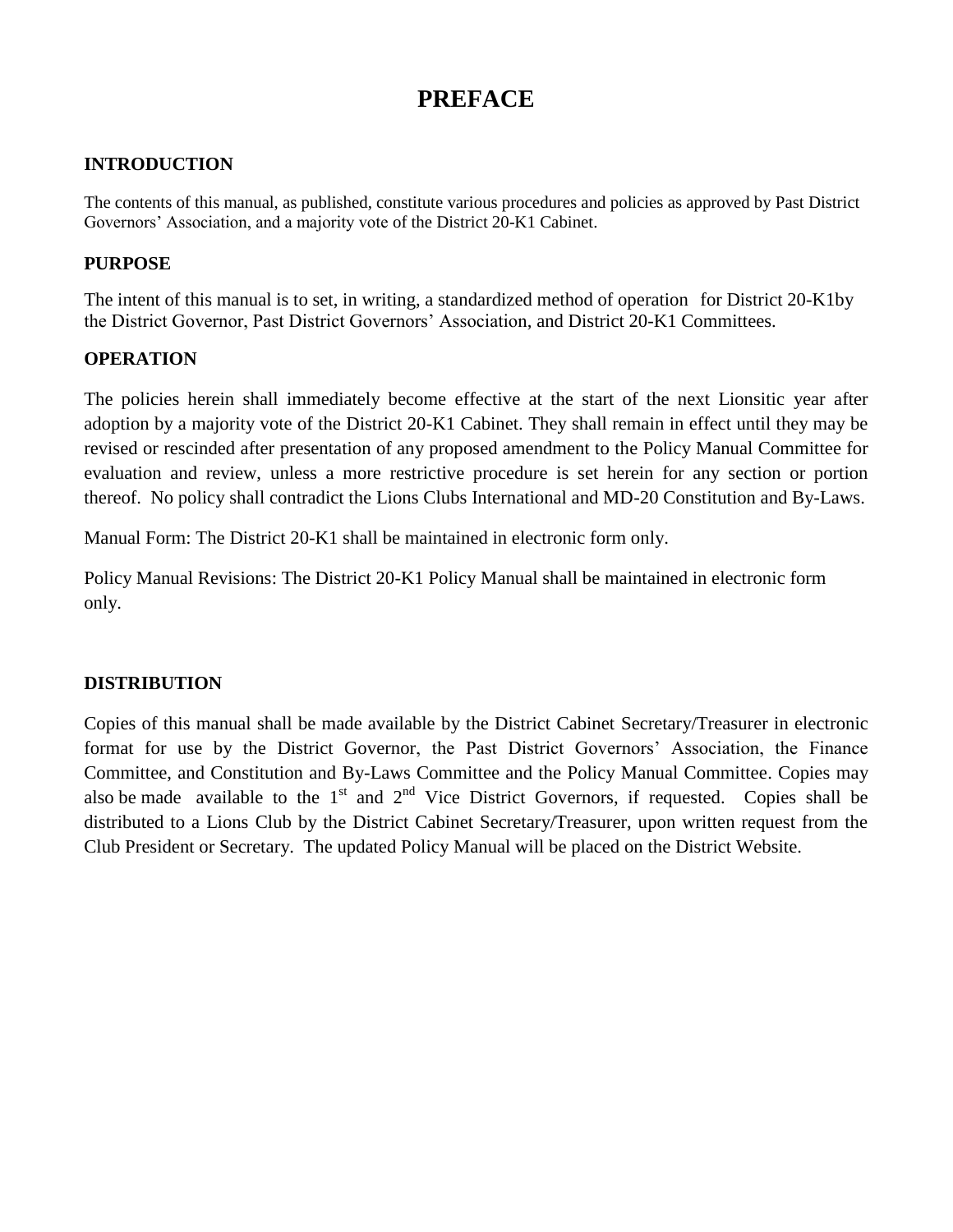#### **TABLE OF CONTENTS**

#### SECTION 101 – DISTRICT GOVERNOR

A. Purpose

B. General Responsibilities

SECTION 102 – FIRST DISTRICT GOVERNOR

A. Purpose

B. General Responsibilities

#### SECTION 103 – SECOND FISTRICT GOVERNOR

A. Purpose

B. General Responsibilities

SECTION 104 – CABINET SECRETARY

A. Purpose

B. General Responsibilities

#### SECTION 105 – CABINET TREASURER

A. Purpose

B. General Responsibilities

#### SECTION 106 – CABINET SECRETARY/TREASURER

A. Purpose B. General Responsibilities

#### SECTION 107 – IMMEDIATE PAST DISTRICT GOVERNOR

A. Purpose

B. General Responsibilities

#### SECTION 108 – REGION CHAIRPERSON

A. Purpose

- B. Requirements
- C. General Responsibilities

#### SECTION 109 – ZONE CHAIRPERSON

A. Purpose

- B. Requirements
- C. General Responsibilities

#### SECTION 110 – TAIL TWISTER

- A. Purpose
- B. Requirements
- C. General Responsibilities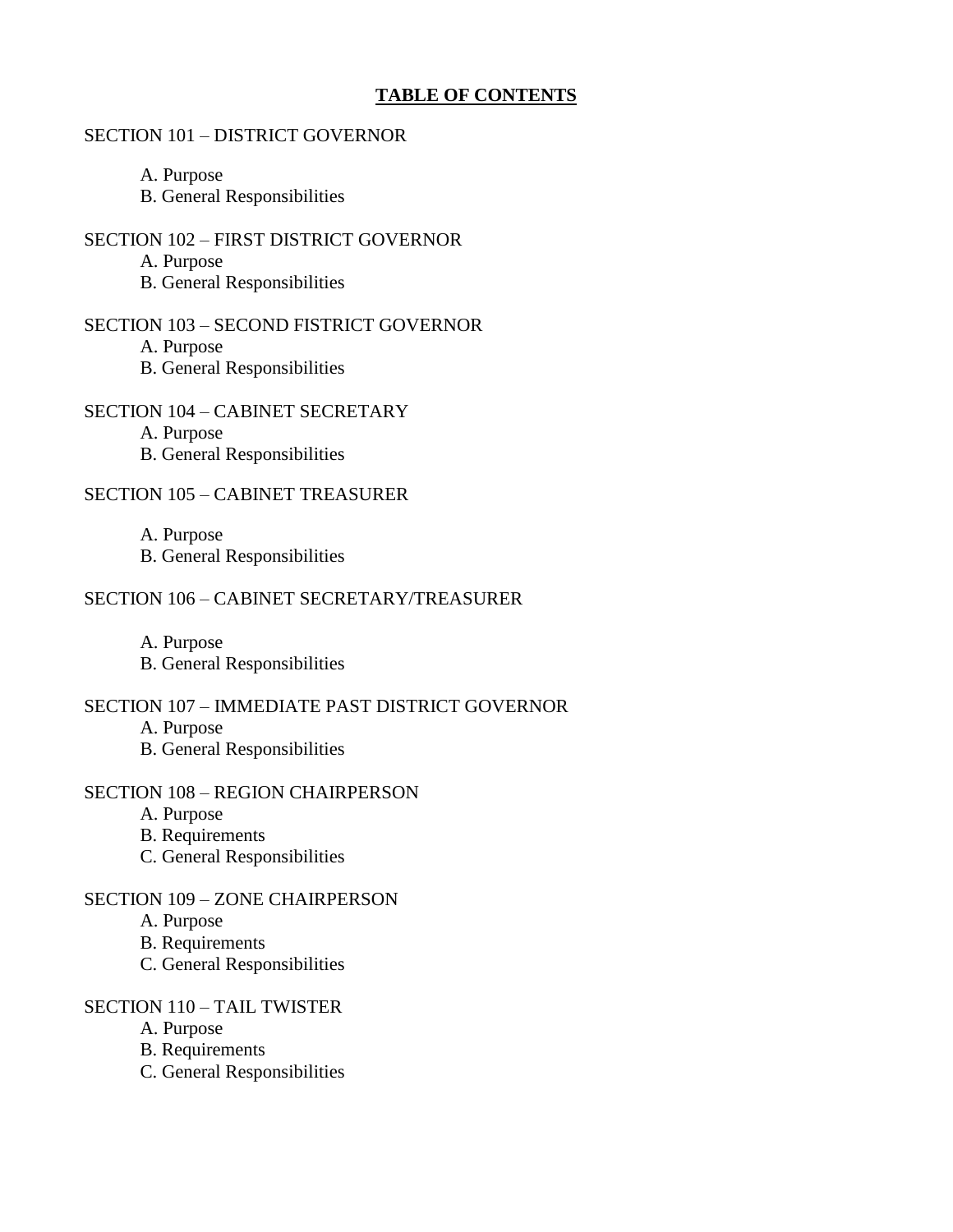#### SECTION 111 – LION TAMER

- A. Purpose
- B. Requirements
- C. General Responsibilities
- SECTION 200 DISTRICT APPOINTMENTS A. Purpose/Guidelines
- SECTION 201 POLICY MANUAL COMMITTEE
	- A. Composition
	- B. General Responsibilities
- SECTION 202 CONSTITUTION AND BY-LAWS COMMITTEE
	- A. Purpose
	- B. General Responsibilities
- SECTION 203 AUDIT COMMITTEE
	- A. General Responsibilities
- SECTION 204 WAYS AND MEANS COMMITTEE
- SECTION 220 BUDGET COMMITTEE
	- A. Purpose
	- B. General Responsibilities
- SECTION 221 FINANCE COMMITTEE
	- A. Purpose
	- B. Responsibilities

#### SECTION 222 – DISTRICT GOVERNOR'S HONORARY COMMITTEE

- A. Purpose
- B. Responsibilities
- SECTION 223 DISTRICT GOVERNOR'S ADVISORY COMMITTEE
	- A. Purpose
	- B. Responsibilities

#### SECTION 303 – DISTRICT CABINET MEETING

- A. Purpose
- B Agenda
- C. Reports
- D. Presentations/Presenters
- E. Appropriate Dress
- B. Refreshments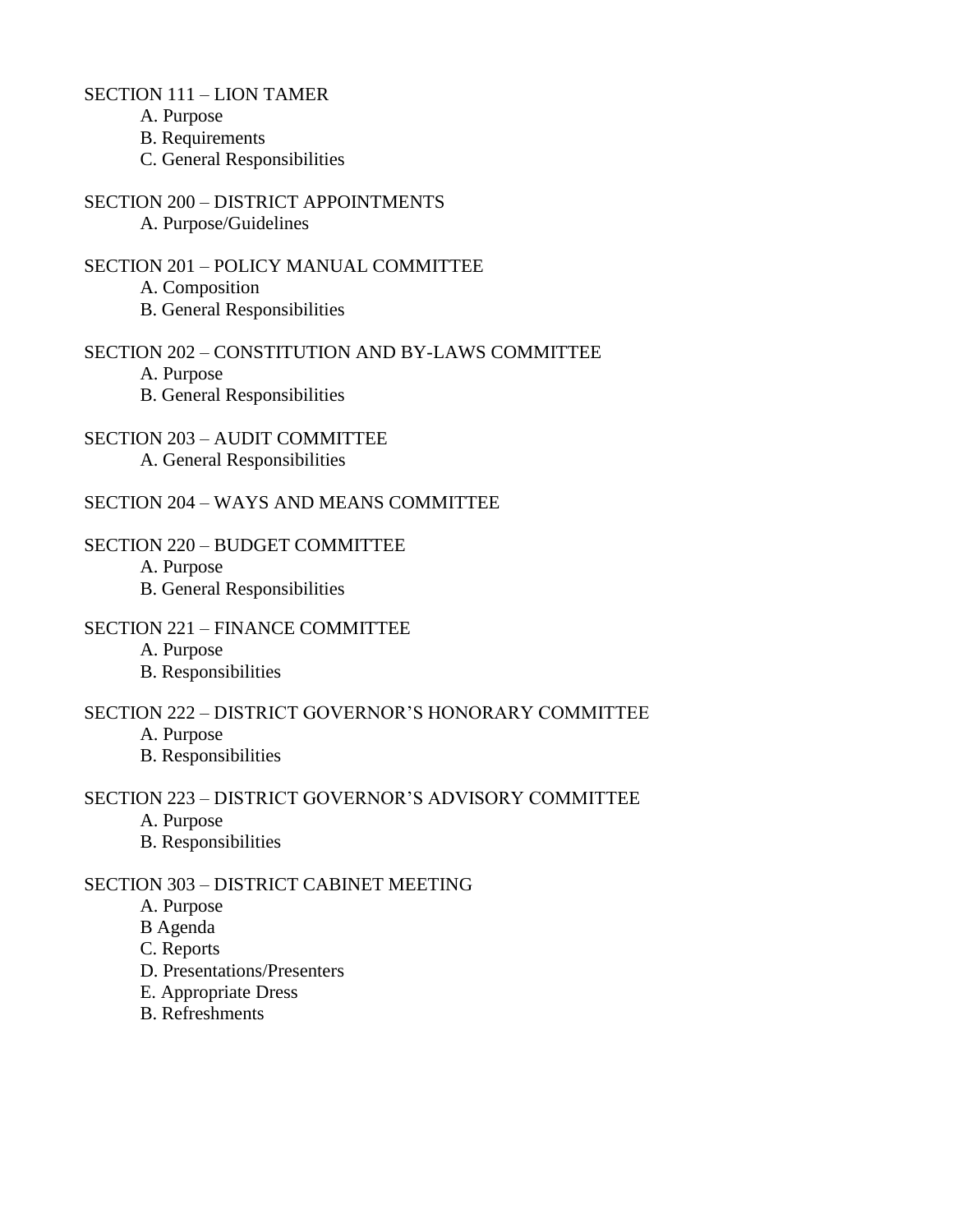SECTION 304 – DISTRICT THEME

- A. Purpose
- B. Theme
- C. Role of PDGs
- D. Relevance to International President's Theme

#### SECTION 305 – CHANNELS OF COMMUNICATION

- A. Purpose
- B. District Governor
- C. Region Chairperson
- D. Zone Chairperson

#### SECTION 306 – CLUB OFFICERS' TRAINING SEMINAR

- A. Purpose
- B. Responsibilities of GLT and GMT
- C. Dates of Training
- E. Agenda
- F. Seminar Evaluation

#### SECTION 308 – AWARDS

A. Purpose

#### SECTION 311 – DISTRICT TRANSITION AND TURNOVER

- SECTION 312 DISTRICT GOVERNOR'S TESTIMONIAL JOURNAL
- SECTION 313 CANDIDATES FOR SECOND VICE DISTRICT GOVERNOR A. Requirements

# SECTION 314 – DISTRICT PROJECTS A. General Responsibilities

#### SECTION 401 – DISTRICT DEPOSITORY

#### SECTION 402 – FINANCIAL RECORDS

- A. By whom maintained
- B. Description of Fiscal Year
- C. Manner of Accounting
- D. Retention Requirements

#### SECTION 405 – CONTRACTUAL COMMITMENTS

- A. Purpose
- B. Authority of District Governor

SECTION 501 – ADOPTION OF POLICY MANUAL SECTION 502 – CHANGES TO THIS POLICY MANUAL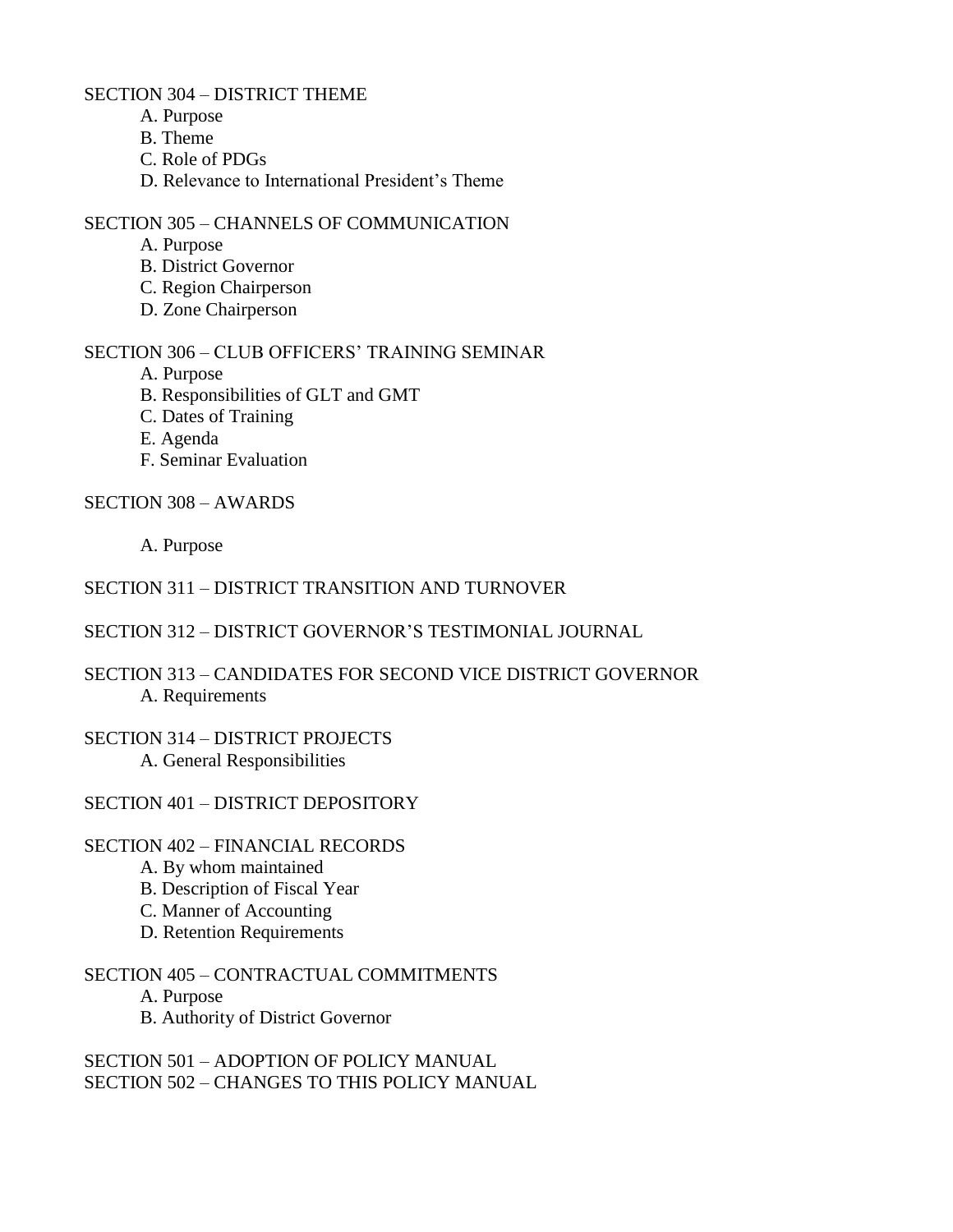# SECTION 503 – DISTRICT FORMS

# A. OFFICER VISITATION REPORT

B.

SECTION 504 – DISTRICT WEBSITE COMMITTEE POLICY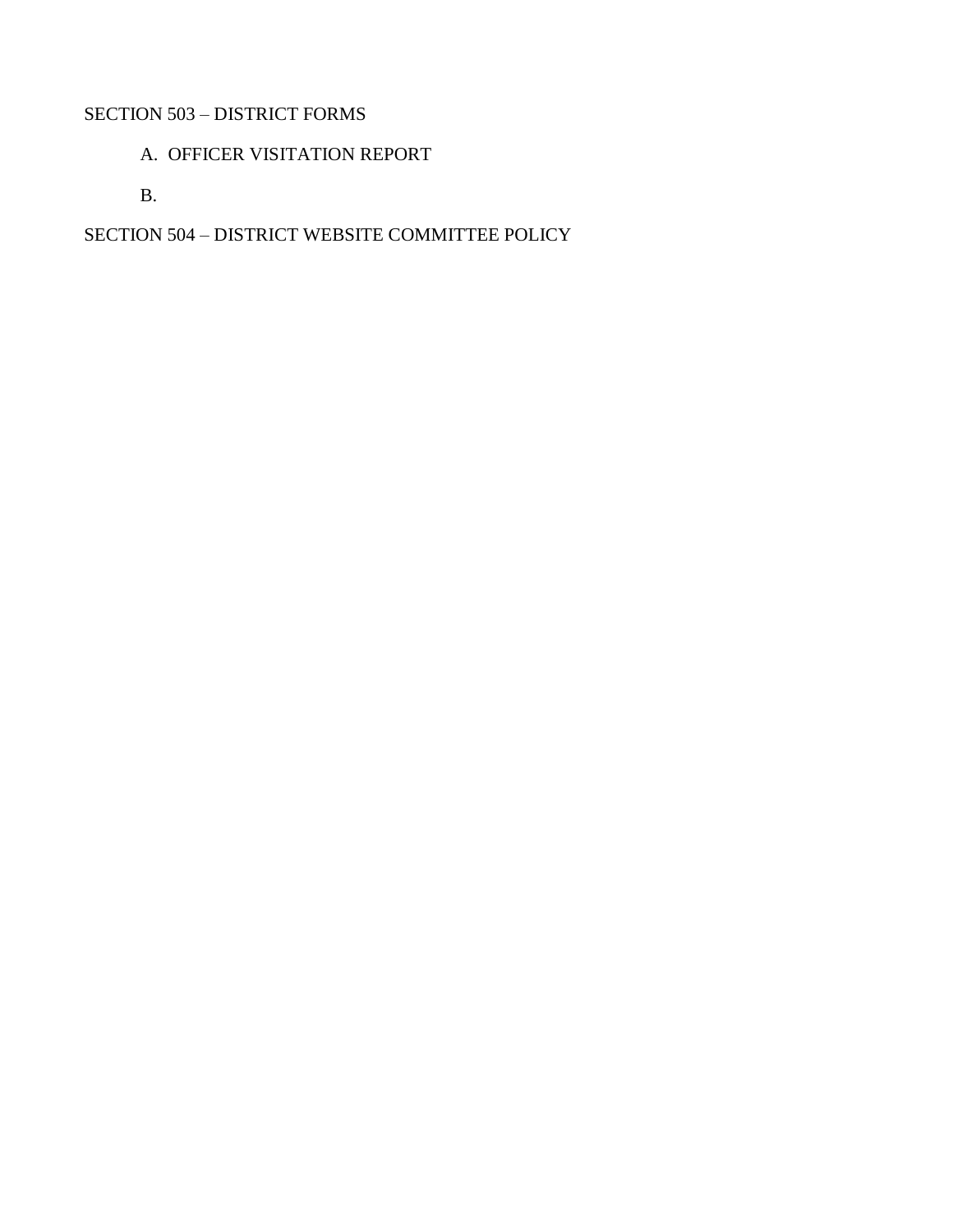#### PS001

Purpose: It is understood that all policies must conform to the District 20-K1 Constitution and By-Laws, Multiple District 20 Constitution and By-Laws, and the Lions Club International Constitution and By-Laws. The purpose of the policy manual is to put in an easily readable and understandable form the pertinent procedures to be followed by the District 20-K1 Cabinet and the Committees so appointed by the District Governor. It will also outline policy for District Activities and District Funds and Finance.

This document is intended to be gender neutral. Any reference to the contrary will be interpreted as gender neutral.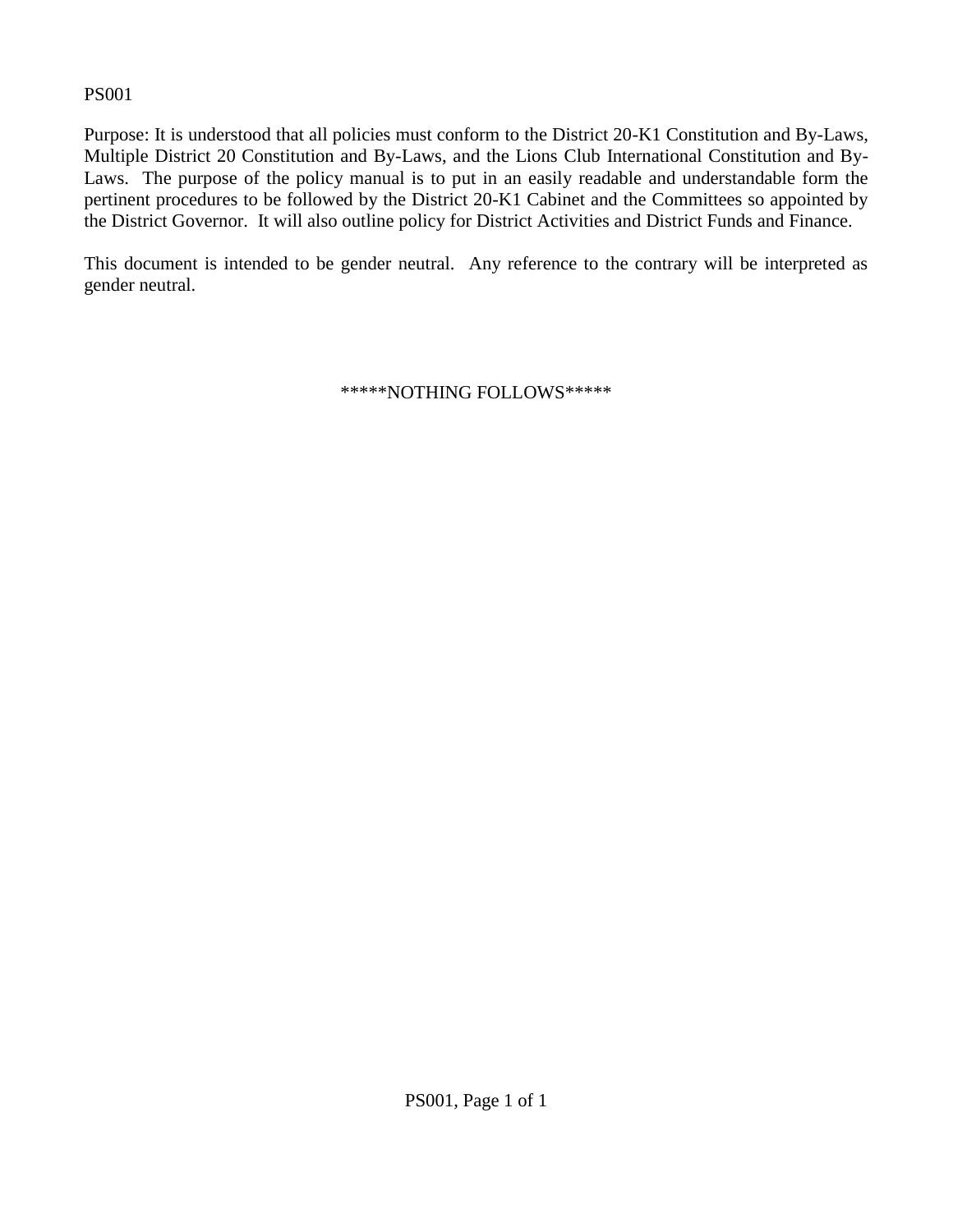# PS101 **District Governor**

**Purpose:** The purpose of this policy is to set forth guidelines to assist the District Governor in the administration of his/her activities and duties as District Governor of District 20-K1.

The job of the District Governor is that of administrative. The Governor shall remember at all times they are the liaison between Lions Clubs International and the Lions Clubs of District 20-K1. The Governor shall remember that this is their year of service to the Clubs.

# **General**

- 1. The primary function of the District Governor is to coordinate the promotion of leadership and harmony among the members of District-K1 and to conduct the affairs of the District in accordance with the Constitutions of the District, Multiple District and Lions Clubs International.
- 2. The District Governor, after his/her election and before July 1 will appoint a Cabinet Secretary and Treasurer or Secretary-Treasurer, a Region Chairperson for each Region, A Zone Chairperson for each Zone and a Chairperson for each District Committee. The District Governor shall inform all appointees of their responsibilities.
- 3. The District Governor shall issue the call for District Cabinet Meetings through the office of the Cabinet Secretary or Secretary-Treasurer.
- 4. Through the District Governor's efforts, the Cabinet Secretary or Secretary-Treasurer shall prepare an agenda for each District Cabinet Meeting.
- 5. The District Governor shall preside at all District Cabinet Meetings with the assistance of the First vice District Governor to accept the reports of the District Committees.
- 6. The District Governor shall be knowledgeable of all duties of the District Cabinet and appoint committees, and be responsible for their functions being properly accomplished.
- 7. The District Governor shall maintain a close relationship with the Vice District Governors, the Cabinet Secretary and Treasurer or Secretary-Treasurer, Region Chairpersons and Zone Chairpersons and as such shall keep the Cabinet fully aware of the happenings in the District and Lionism in general within District 20-K1, the MD 20 Council of Governors and Lions Clubs International.
- 8. The District Governor will be required to report to Lions Clubs International and MD20 Council relative to the affairs of the Lions of District 20-K1.
- 9. Should the District Governor need assistance and advice before finalizing decisions, he may seek the advice of the Vice District Governors and the Past District Governors of District 20-K1 who make up the District Honorary Committee.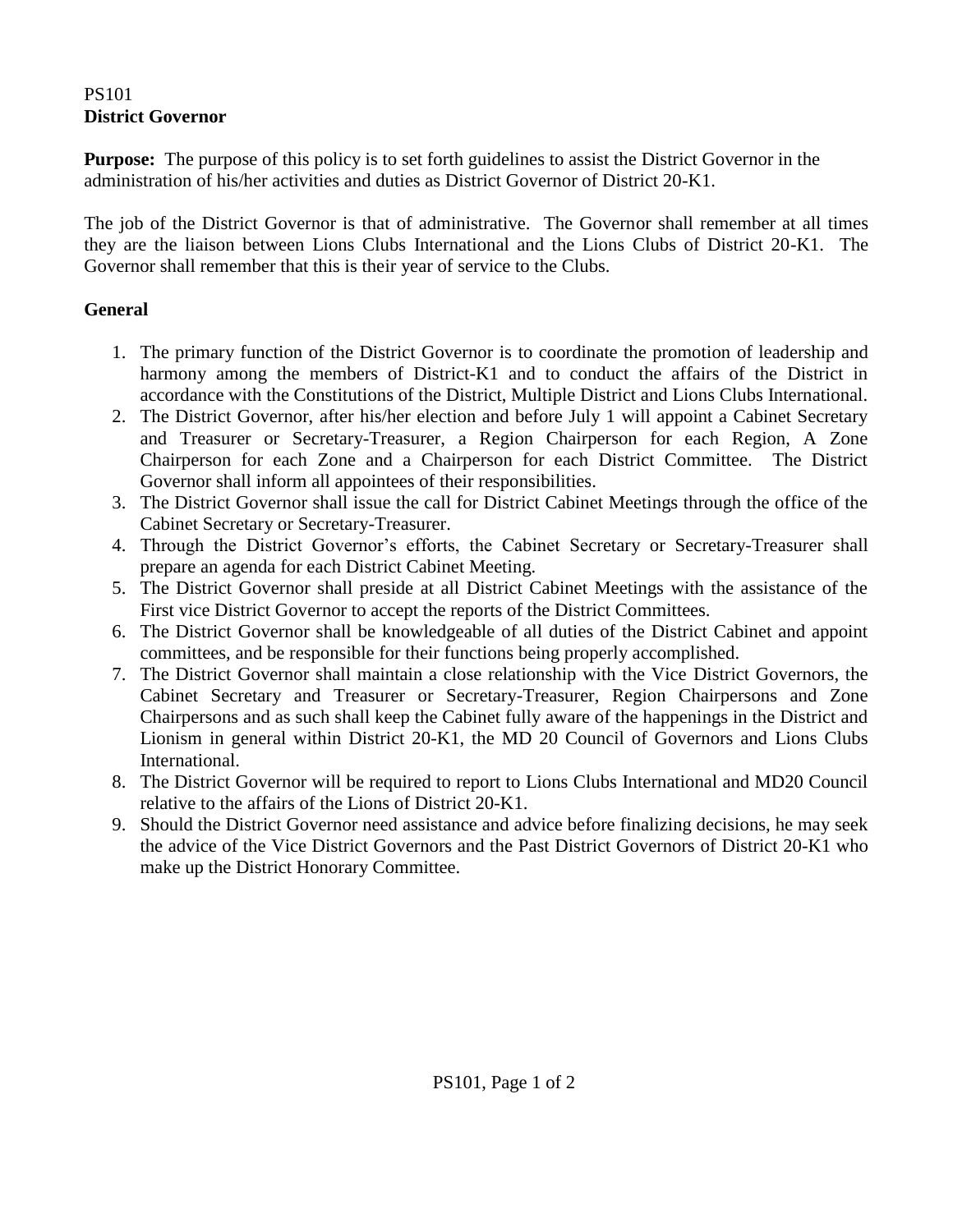- 10. The District Governor will be required to hold a minimum of three (3) Cabinet Meetings, a Sub-District Convention and a District Leadership Conference. At the discretion of the District Governor a fourth Cabinet Meeting may be called at a time and location to be announced. The District leadership Conference may be held regionally.
- 11. The District Governor, at his/her first Cabinet Meeting, will submit for approval by the Cabinet, the goals, projects and administrative budget.
- 12. The District Governor will publish a District Newsletter which will be made available on the District website for download. This newsletter should be provided on a monthly schedule.
- 13. The District Governor shall meet with the District Governor Elect as soon as possible after the election to discuss all pertinent affairs of the District for a smooth transition of the office. Items to be discussed could be transfer of administrative responsibilities, dress codes, gifts, and functions to attend etc.
- 14. As soon as possible after the nomination of a candidate for District Governor, the District Governor shall send to the Multiple District Secretary-Treasurer "Official Notice" of the nomination to include the full name and address of the District 20-K1 candidate.
- 15. The District Governor shall attempt to visit every Lions Club within the District during his/her term in office.
- 16. The District Governor with the assistance of his/her Secretary or Secretary-Treasurer and/or committee appointed by him/her, shall publish a District 20-K1 Directory on the District 20-K1 website and shall be available for download. This policy does not preclude the publication of a hard copy of the Directory.
- 17. The District Governor shall have all reimbursable district expenses submitted to the Cabinet Treasurer or Cabinet Secretary/Treasurer no later than July 1<sup>st</sup>.
- 18. Provide an End of year report -

\*\*\*\*\*NOTHING FOLLOWS\*\*\*\*\*

PS101, Page 2 of 2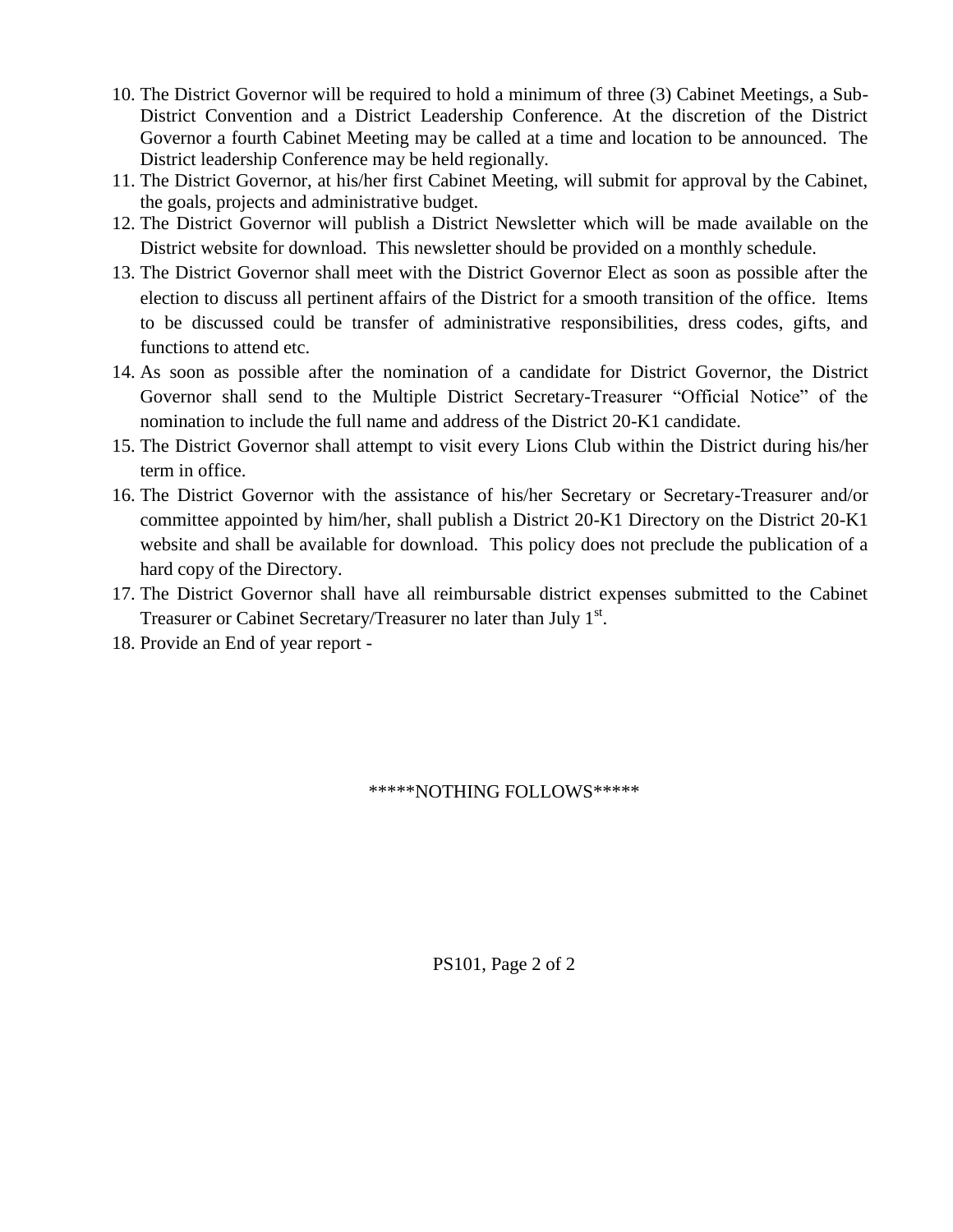# PS102 **First Vice District Governor**

**Purpose:** The purpose of this policy is to set forth guidelines to assist the First Vice District Governor in the administration of his/her activities and duties as First Vice District Governor of District 20-K<sub>1</sub>

# **General**

- 1. The First Vice District Governor shall attend all regular and special meetings of the District Cabinet.
- 2. He/she shall prepare and submit at each Cabinet Meeting a required written report of his activities.
- 3. Familiarize himself/herself with the duties of the district governor so that, in the event of a vacancy in the office of the district governor, he/she would be better prepared to assume the duties and responsibilities of said office as the acting district governor until the vacancy is filled according to these bylaws and rules of procedure adopted by the International Board of Directors.
- 4. He/she shall familiarize himself with the duties of District Governor so that he/she is capable of discharging the duties of this office of called upon by the District Governor to do so.
- 5. He/she shall assist in such administrative duties as may be assigned him/her by the District Governor.
- 6. He/she shall perform such assignments as shall be given him/her from time to time by the District Governor.
- 7. He/she shall work closely with the District Governor on special projects as may be requested by the District Governor.
- 8. He/she shall work closely with the Extension Chairperson and help in the formation of new clubs.
- 9. He/she shall represent the District Governor whenever asked to do so at various District functions.
- 10. He/she shall attend the approved Multiple and International VDG School and training as required by LCI.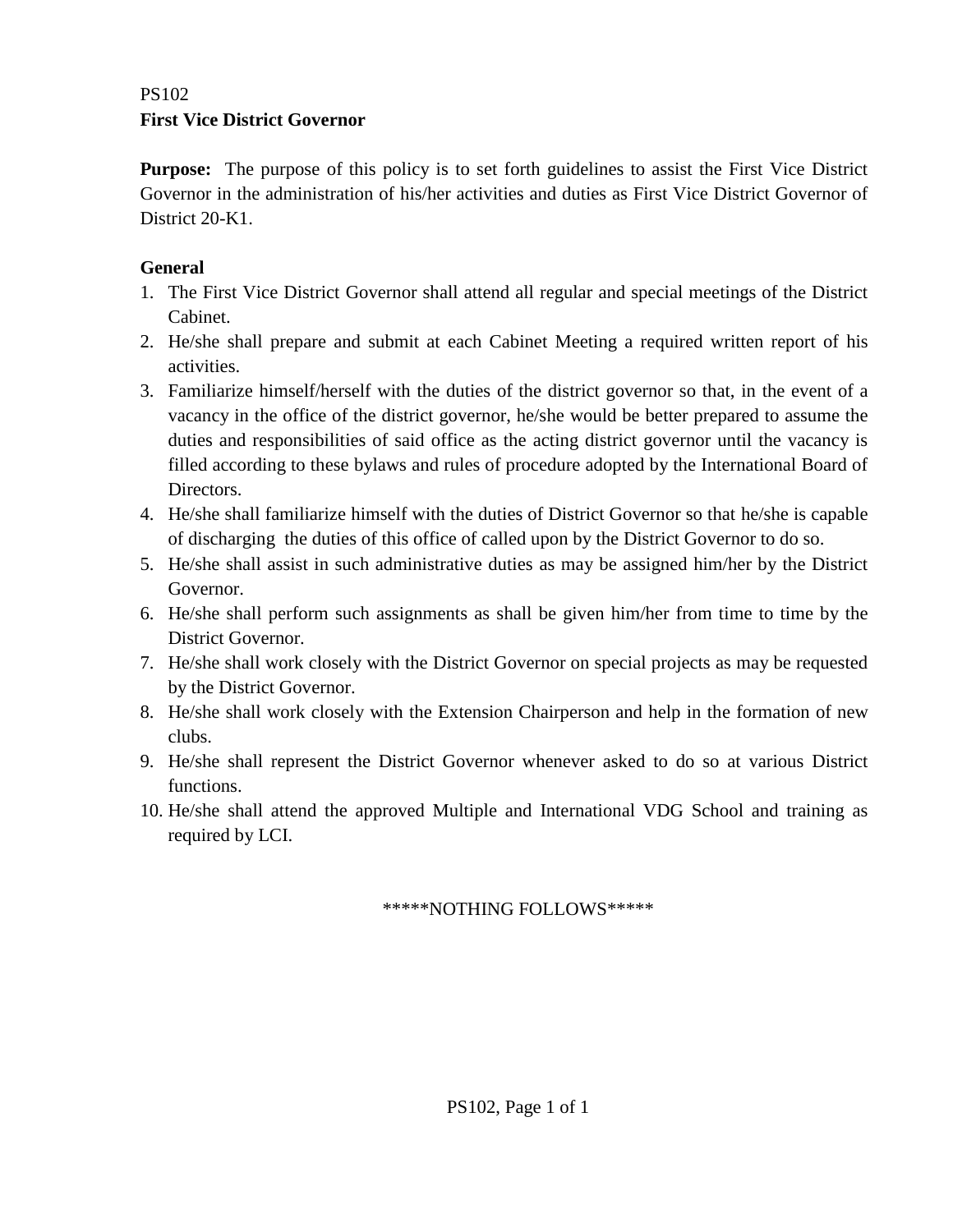#### PS103 **Second Vice District Governor**

**Purpose:** The purpose of this policy is to set forth guidelines to assist the Second Vice District Governor in the administration of his/her activities and duties as Second Vice District Governor of District 20-K1.

# **General**

- 1. The Second District Governor shall attend all regular and special meetings of the District Cabinet and conduct such meetings in the absence of the District Governor, and First Vice District Governor.
- 2. He/she shall assist in such administrative duties as may be assigned to him/her by the District Governor.
- 3. Familiarize himself/herself with the duties of the District Governor so that, in the event of a vacancy in the offices of District Governor and First Vice District Governor, he/she would be better prepared to assume the duties and responsibilities of said offices as the acting District Governor or acting Vice District Governor until the vacancies are filled according to the by-laws and rules of procedure adopted by the International Board of Directors.
- 4. He/she shall assist in such administrative duties as may be assigned him/her by the District Governor.
- 5. He/she shall perform such assignments as shall be given him/her from time to time by the District Governor.
- 6. He/she shall work closes with the District Governor on special projects as may be requested by the District Governor.
- 7. He/she shall work closely with the Extension Chairperson and help in the formation of new clubs.
- 8. He/she shall represent the District Governor whenever asked to do so at various District functions.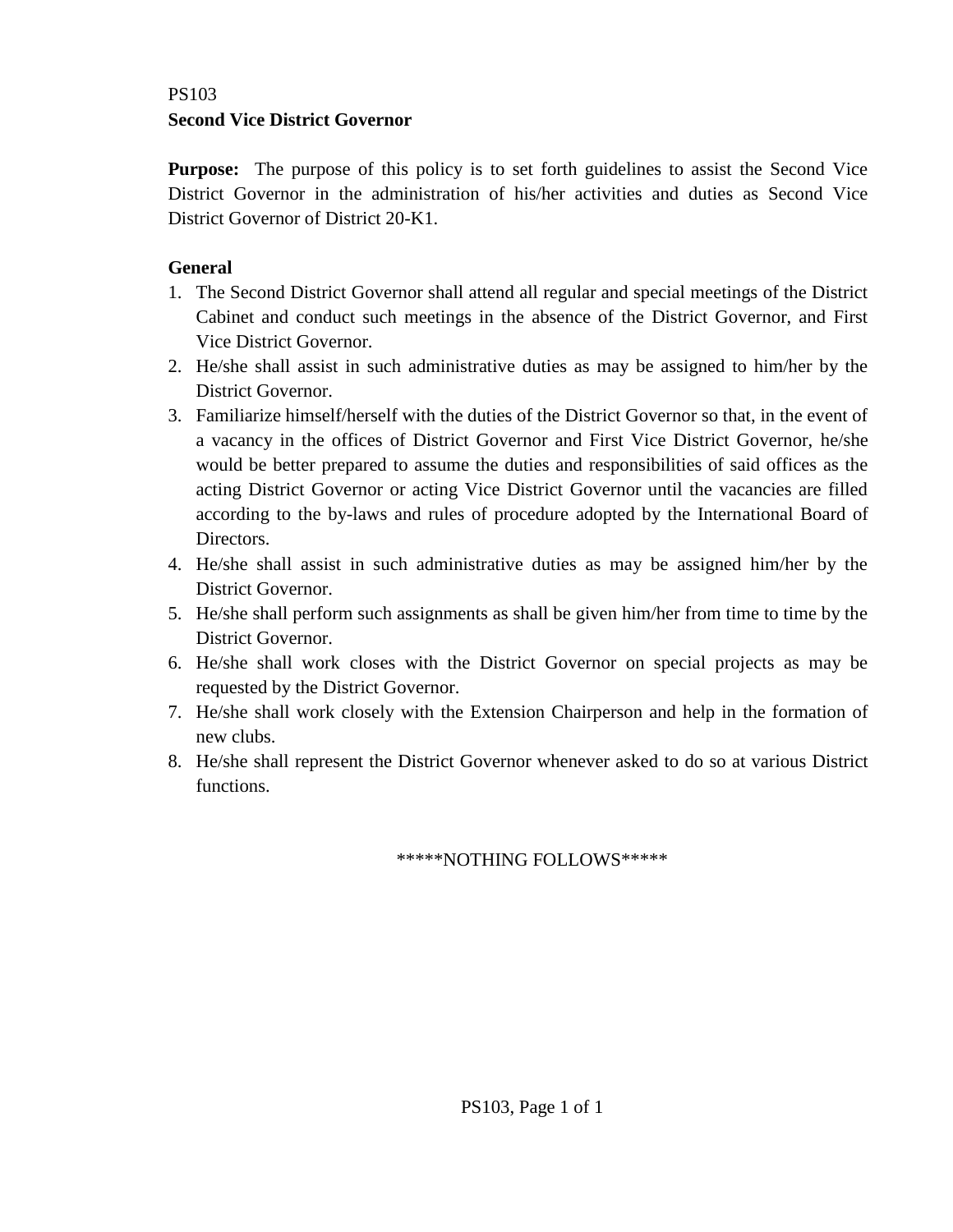# PS104 **Cabinet Secretary**

**Purpose:** The purpose of this policy is to set forth guidelines to assist the Cabinet Secretary with the duties and responsibilities of this office as required by the Constitution and By-Laws of District 20-K1.

He/she shall act under the supervision of the District Governor. His/her specific responsibilities shall be to:

# **General**

- 1. Perform such duties as are implied by the title of said office, including but not be limited to the following duties,
- 2. Prepare and mail notice of all District Cabinet meetings two to three weeks prior to the date of the next Cabinet meeting.
- 3. Provide a printed agenda at Cabinet meetings to assist the District Governor with his/her efforts to maintain an orderly meeting.
- 4. Keep an accurate record of proceedings of all meetings of the Cabinet, and within 15 days forward copies of the same to all meetings of the Cabinet, the office of the MD20 Secretary-Treasurer, and the office of Lions Clubs International, Past District Governors.
- 5. Make reports to the Cabinet as the District Governor or Cabinet may request.
- 6. Keep minutes of all Cabinet and District 20-K1 meetings and permit inspection of the same by District Governor, any Cabinet member and any Club (or any authorized agent of any of them) at any reasonable time for any proper purpose.
- 7. Aid and assist in the preparation of the District Directory, District Annual Reports and District Newsletters, as directed by the District Governor.
- 8. Place in the hands of his/her successor all records which pertain to the office of Cabinet Secretary immediately following the end of the fiscal year.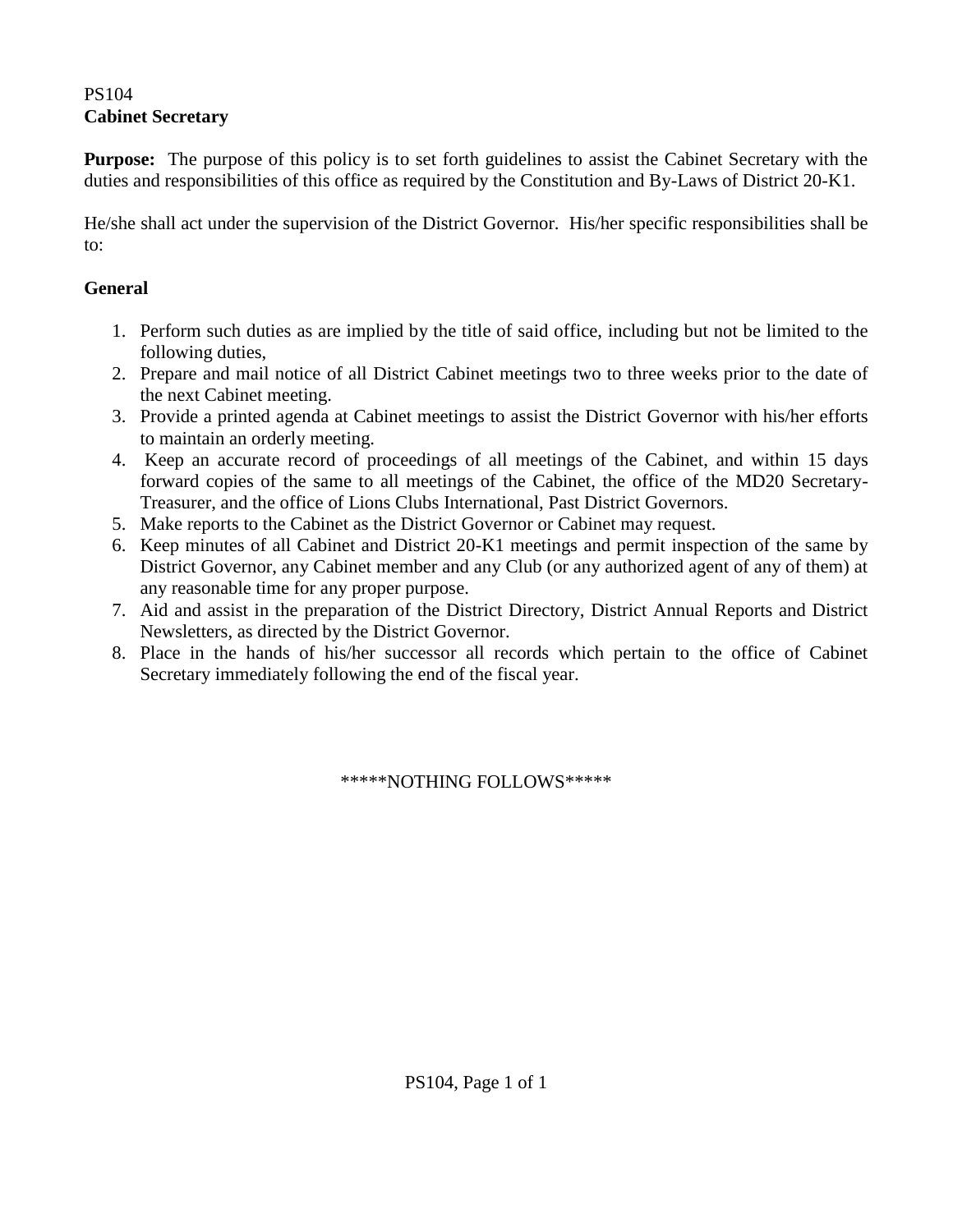# PS105 **Cabinet Treasurer**

**Purpose:** The purpose of this policy is to set forth guidelines to assist the Cabinet Treasurer with the duties and responsibilities of this office as required by the Constitution and By-Laws of District 20-K1.

He/she shall act under the supervision of the District Governor. His/her specific responsibilities shall be to:

- 1. Perform such duties as are implied by the title of said office, including but not be limited to the following duties.
- 2. Assist the District Governor in the preparation of the District Administration Budget, serving as a member of the District Budget Committee.
- 3. Arrange facilities for banking and disbursement of all District Administration Funds.
- 4. Receive all monies from the District Cabinet, Club Officers and/or District Committee Chairperson, and deposit these monies in the appropriate account.
- 5. Maintain a proper and accurate set of records on District Depository, Leadership Fund and District Investments.
- 6. Prepare Monthly Treasurer's Report.
- 7. Assist in the District Governor to operate within the approved District Administration Budget.
- 8. Prepare a financial report for each District Cabinet meeting and a final report at the end of his/her year summarizing income and disbursements of all District Accounts.
- 9. Present financial records to the Financial Committee for audit within sixty (60) days of the end of the fiscal year, and upon completion of the audit release all records which pertain to the office of Secretary-Treasurer to his/her successor.
- 10. He/she shall pay all bills and obligations of District 20-K1. Checks must have two (2) signatures, including the District Governor and the Cabinet Secretary-Treasurer or Treasurer.

#### \*\*\*\*\*NOTHING FOLLOWS\*\*\*\*\*

PS105, Page 1 of 1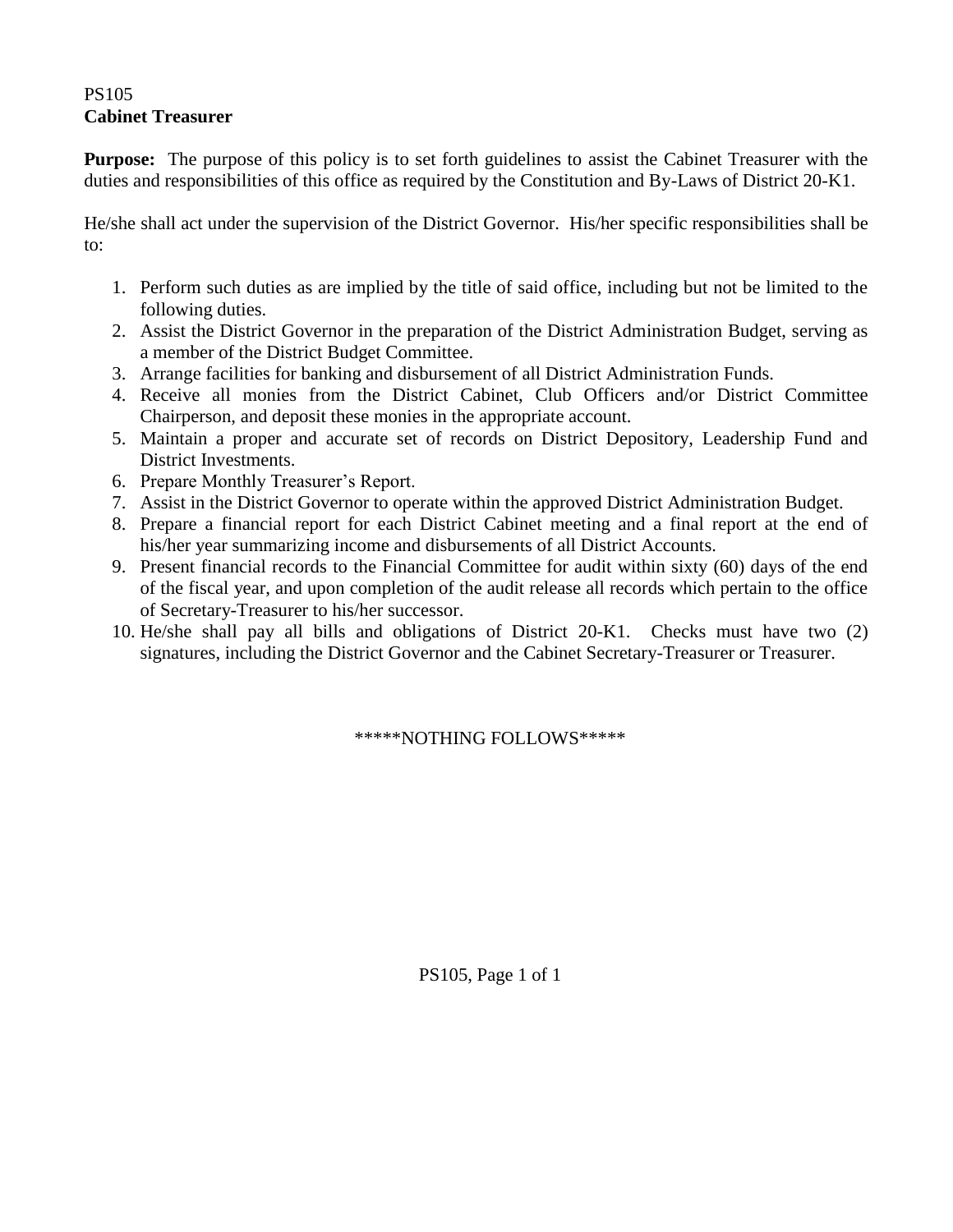# PS106 **Cabinet Secretary-Treasurer**

**Purpose**: The purpose of this policy is to set forth guidelines to assist the Cabinet Secretary-Treasurer with the duties and responsibilities of this office as required by the Constitution and By-Laws of District 20-K1.

He/she shall act under the supervision of the District Governor. His/her specific responsibilities shall be to:

- 1. Perform such duties as are implied by the title of said office, including but not be limited to the following duties,
- 2. All duties are prescribed in Policy Statements 104 and 105 which refer to the Cabinet Secretary and Cabinet Treasurer respectively.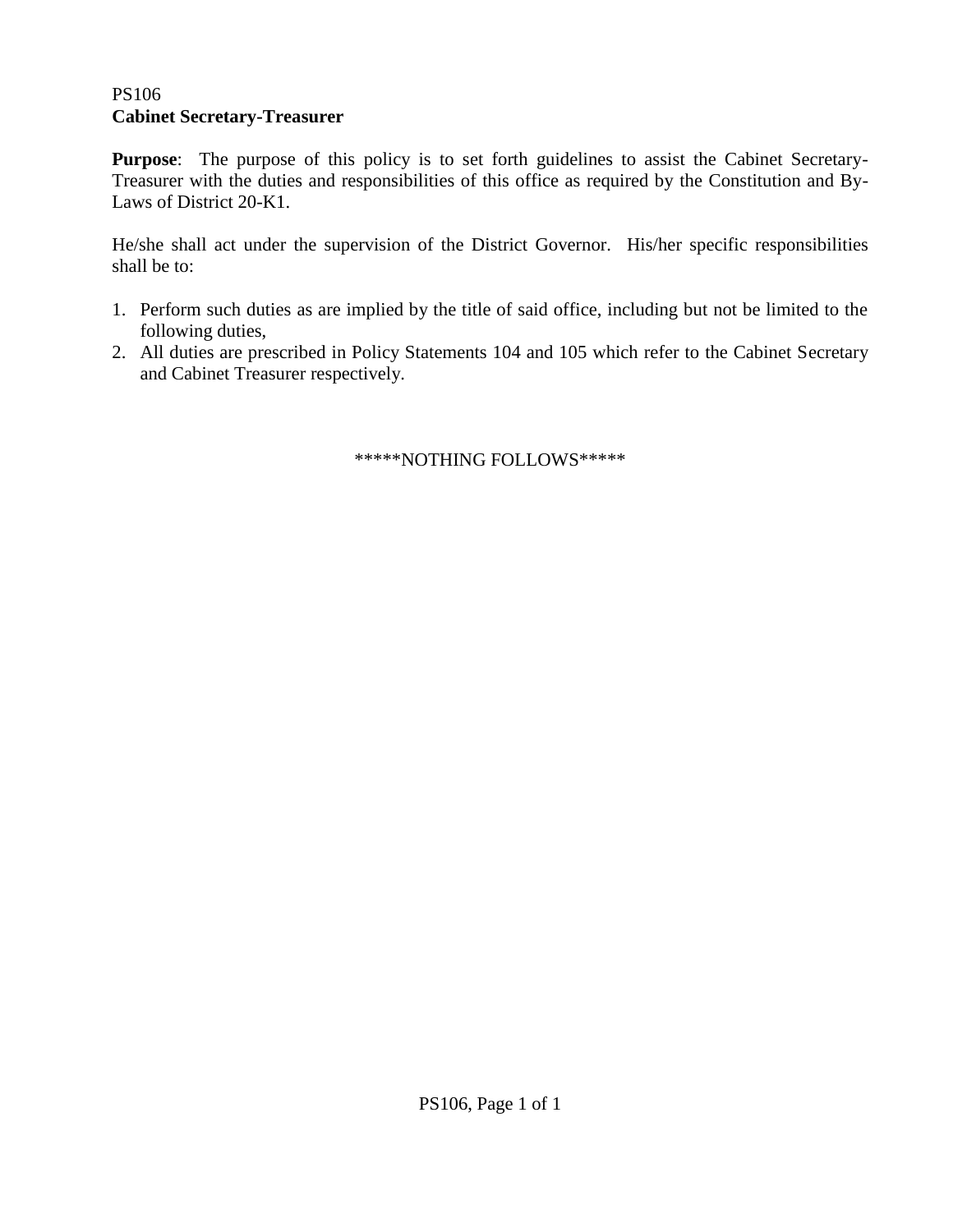# PS107 **Immediate Past District Governor**

**Purpose:** This policy is written to give guidelines in executing this office in the hope that any assistance or experience can be shared with the current District Governor and his/her Cabinet.

# **General**

- 1. This office carries with it voting rights on the District Governor's Cabinet.
- 2. The Immediate Past District Governor would be expected to serve on whatever committee the District Governor would request.
- 3. He/she will assume the Chair of Honorary Committee made up of Past District Governors within the District.
- 4. He/she is expected to attend all Cabinet meetings called by the District Governor.
- 5. He/she shall disseminate any knowledge or information that would be helpful in carrying out a smooth transition from one administration to another.
- 6. He/she will run the New Officers Training to be held in June of each year.
- 7. He/she will chair the district's Humanitarian Luncheon to be held in January of each year.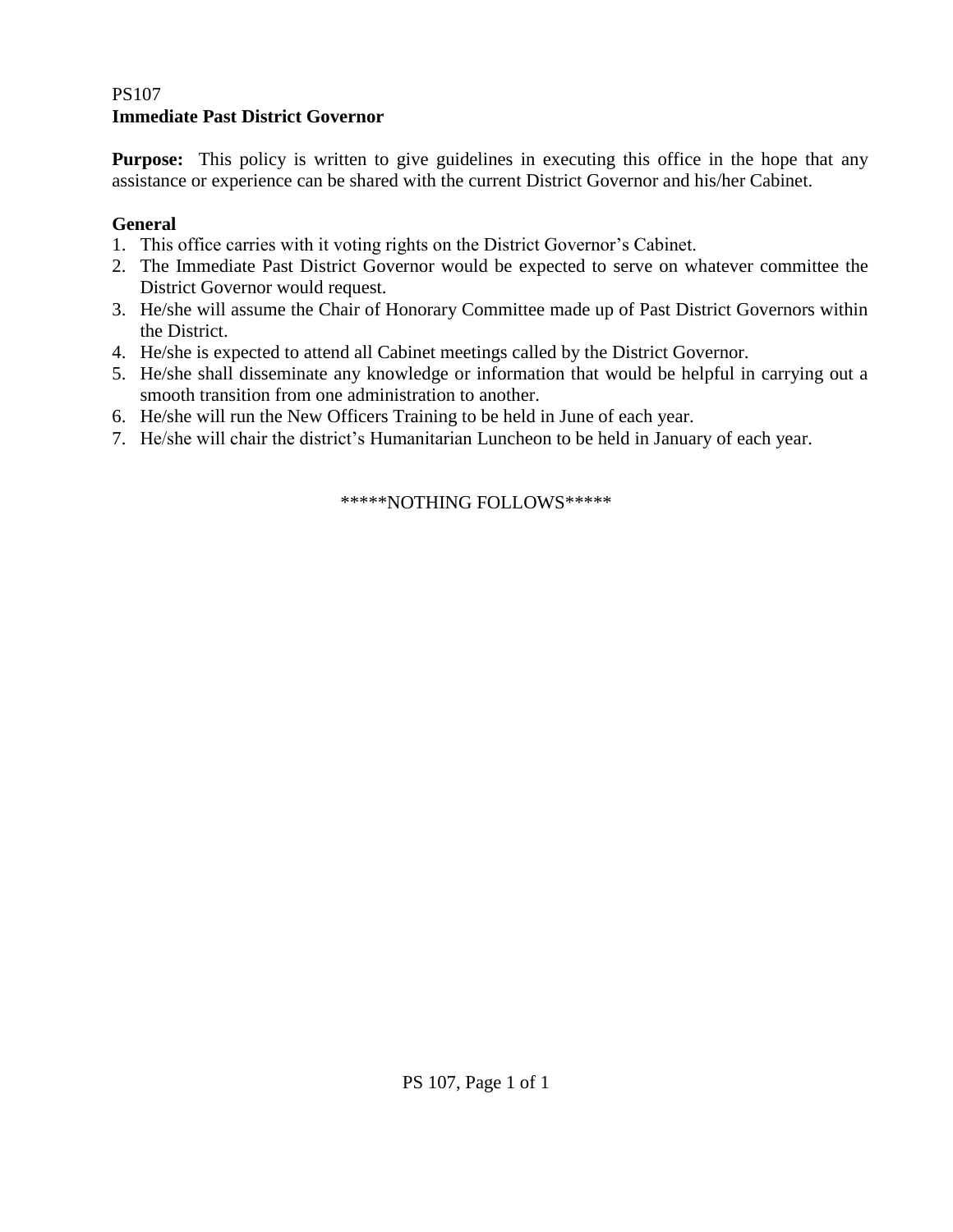# PS108 **Region Chairperson**

**Purpose**: To set forth the duties and to provide guidelines to fully carry out the responsibilities as a Region Chairperson in his/her respective Region within District 20-K1.

# **Requirements:**

He/she has been a Past President of a Lions Club and has served at least two (2) additional years on a Lions Club Board of Directors. He/she must be a member of a club within his/her Region and must have served as a Zone Chairperson.

He/she shall act under the supervision of the District Governor. His/her specific responsibilities shall be to:

- 1. Attend all regular and special meetings of the District Cabinet.
- 2. Prepare and submit a written report at the Cabinet meetings and as the District Governor may request.
- 3. Assist the District Governor in promoting Lionism in his. /her Region.
- 4. Attend a regular meeting of each club in his Region at least once during the year in addition to accompanying the District Governor on his/her official visit to each club.
- 5. Supervise and assist the Zone Chairperson of his/her Region in the performance of their duties and cooperate with them in arranging and in holding Advisory Committee Meetings.
- 6. Attend the Advisory Committee Meetings of his/her Zone Chairpersons in an advisory capacity.
- 7. Make every effort to attend District Sub-District Convention, Multiple District Convention, and the Lions Clubs International Convention.
- 8. Be prepared to induct new members and/or install officers when requested to do so by Lions Clubs in his/her Region.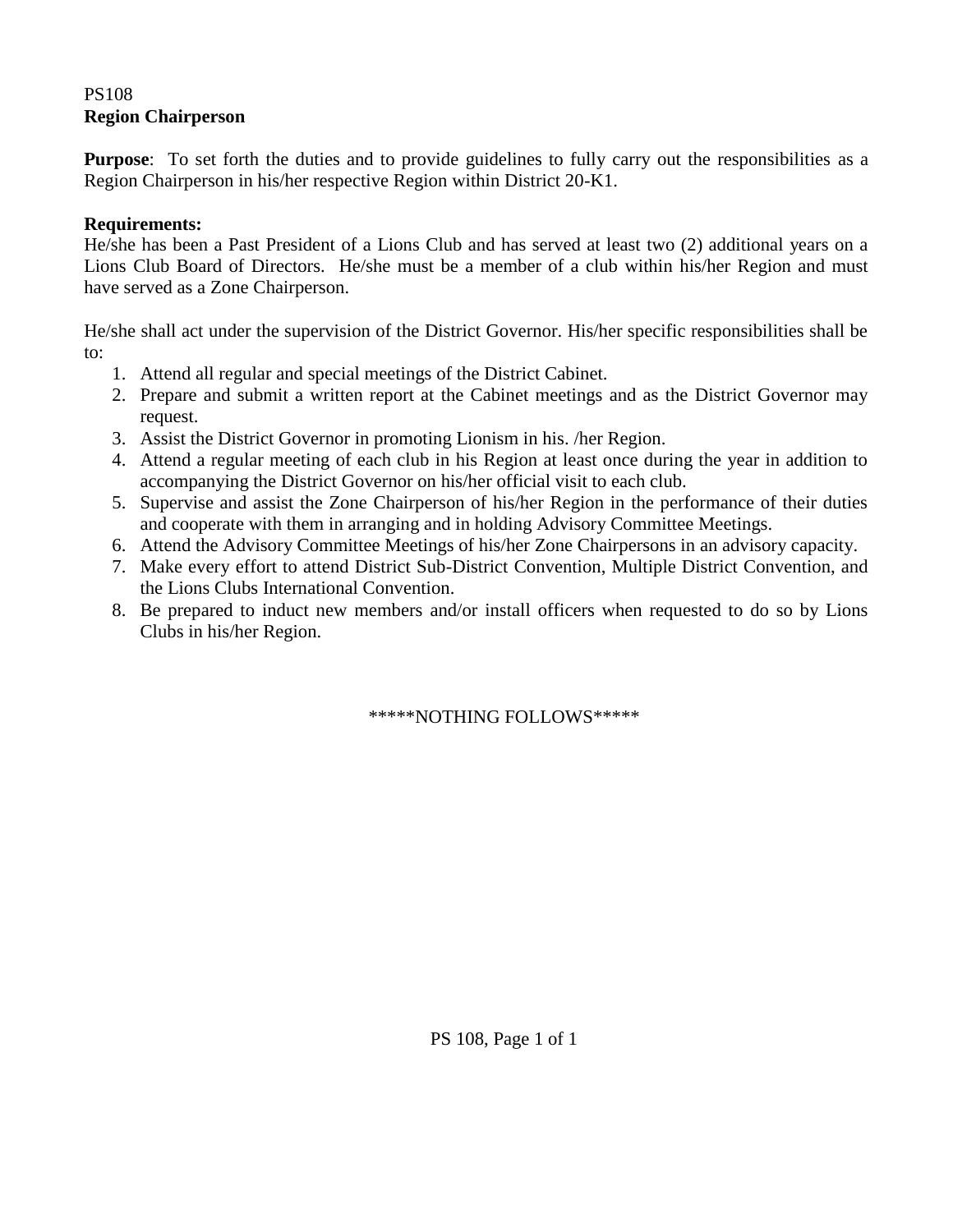# PS109 **Zone Chairperson**

**Purpose:** To set forth the duties and provide guidelines to fully carry out the responsibilities as a Zone Chairperson in his/her respective Zone within District 20-K1.

# **Requirements**:

He/she will have been a Past President of a Lions Club and one who has served at least two (2) additional years on a Lions Club Board of Directors. He/she must be a member of a club within his Zone.

He/she shall act under the supervision of the Region Chairperson of his/her region and the District Governor. His/her specific responsibilities shall be to:

- 1. Attend all regular and special meetings of the District Cabinet.
- 2. Prepare and submit a written report at the Cabinet meetings and as the District Governor may request.
- 3. Serve as Chairperson of the Zone's District Governor's Advisory Committee and hold four (4) meetings of this committee annually. It is preferred these meetings be held within four (4) weeks of each Cabinet Meeting.
- 4. Meet with the Region Chairpersons of his/her region as required to review the progress of clubs within the zone.
- 5. Attend a regular meeting of each club in his/her zone at least twice during the year in addition to accompanying the District Governor on his/her official visit to each club.
- 6. Meet with and assist problem clubs and aid in the formation of new clubs.
- 7. Encourage all clubs to understand and become active in programs of the District, Multiple District and Lions Clubs International. This should be accomplished by using District Committee Chairpersons.
- 8. Be available to the District Governor or any club with his/her zone for any purpose which furthers the cause of Lionism.
- 9. Make every effort to attend the District 20-K1 Sub District Convention and encourage each club within his/her zone to have a full delegation attend this conference.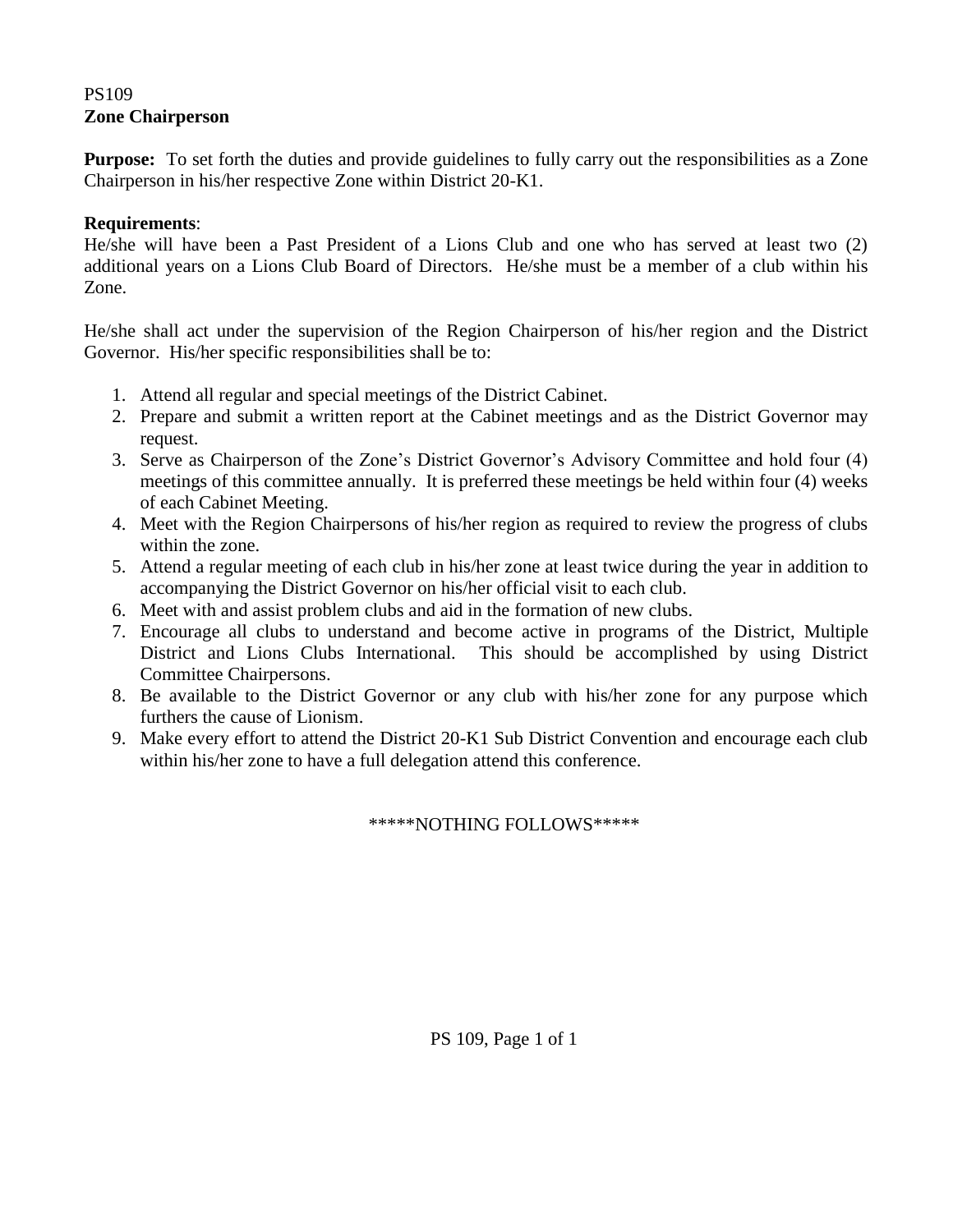PS110 **Tail Twister**

**INTENTIONALLY LEFT BLANK**

PS 110, Page 1 of 1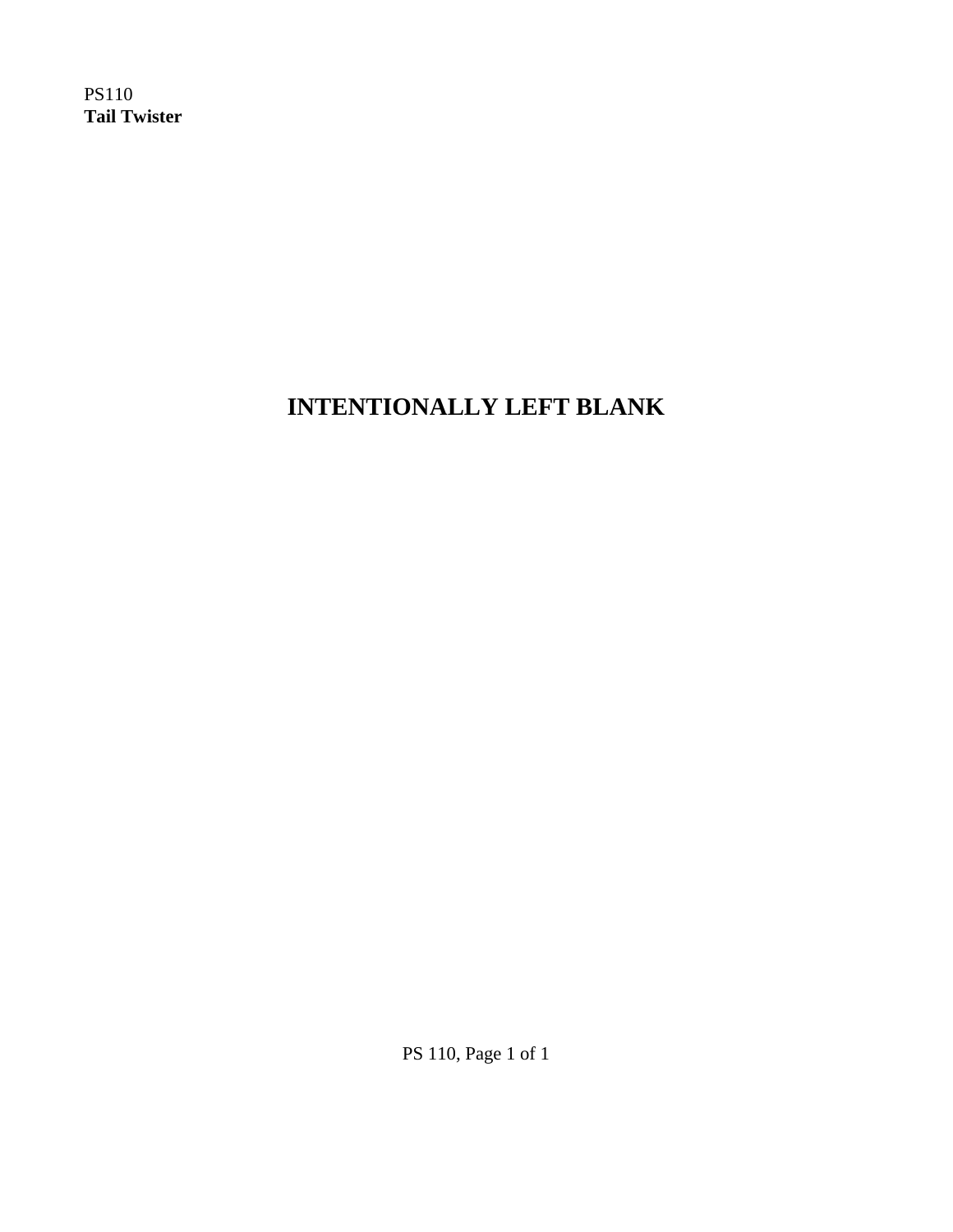PS111 **Lion Tamer**

# **INTENTIONALLY LEFT BLANK**

PS 110, Page 1 of 1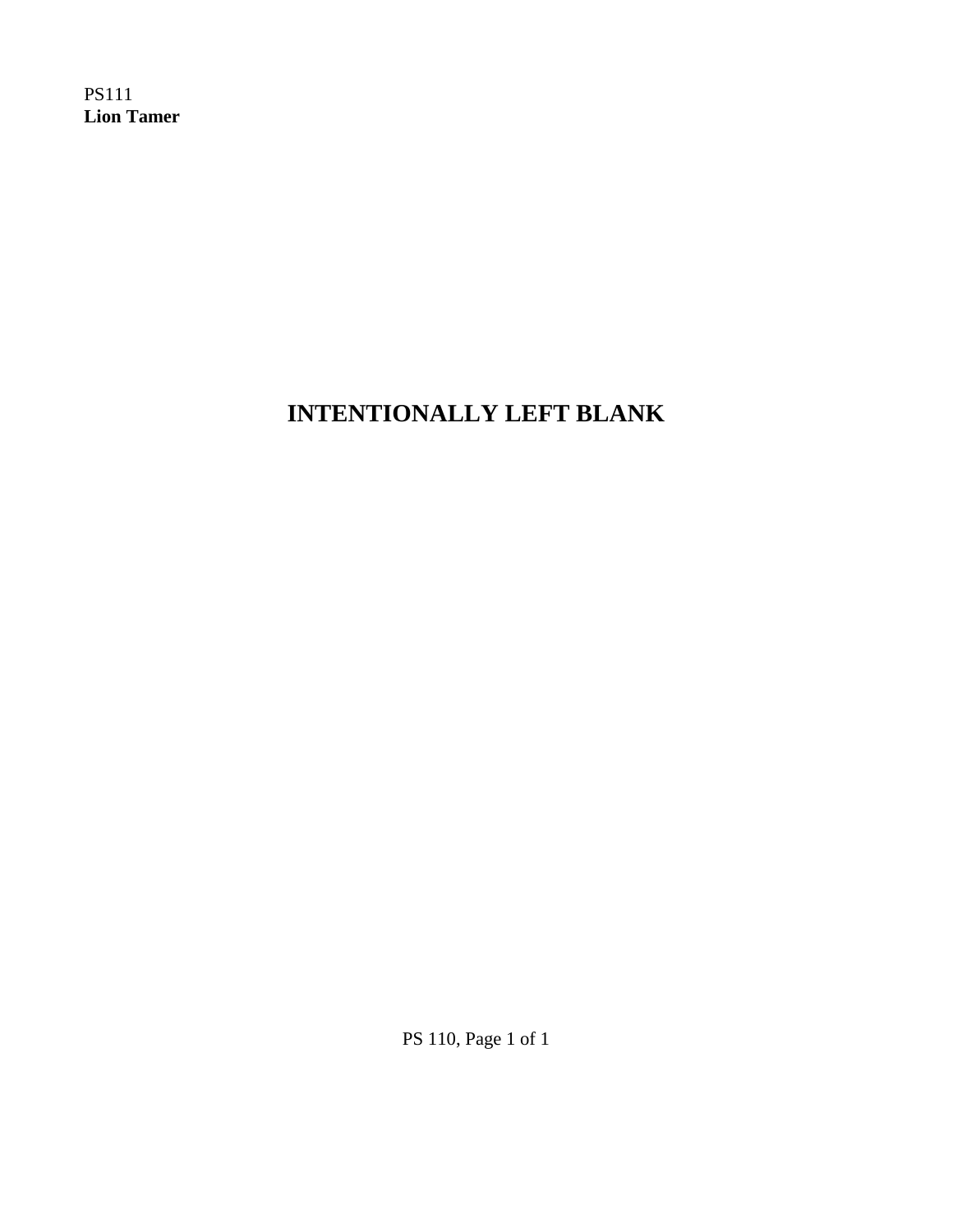### PS200 **District Appointments**

In order to promote a smooth transition between Lionsitic years, the District Governor shall appoint each and every Committee chair for District Committees and co-Chairs where appropriate. However The District Governor and the First Vice District Governor may collaborate in the appointment of a Co-Chair if necessary and used. It is recommended and encouraged that the Co-chair will be appointed chair the following year. Each governor will choose their own Chairpersons.

#### \*\*\*\*\*NOTHING FOLLOWS\*\*\*\*\*

PS 200, Page 1 of 1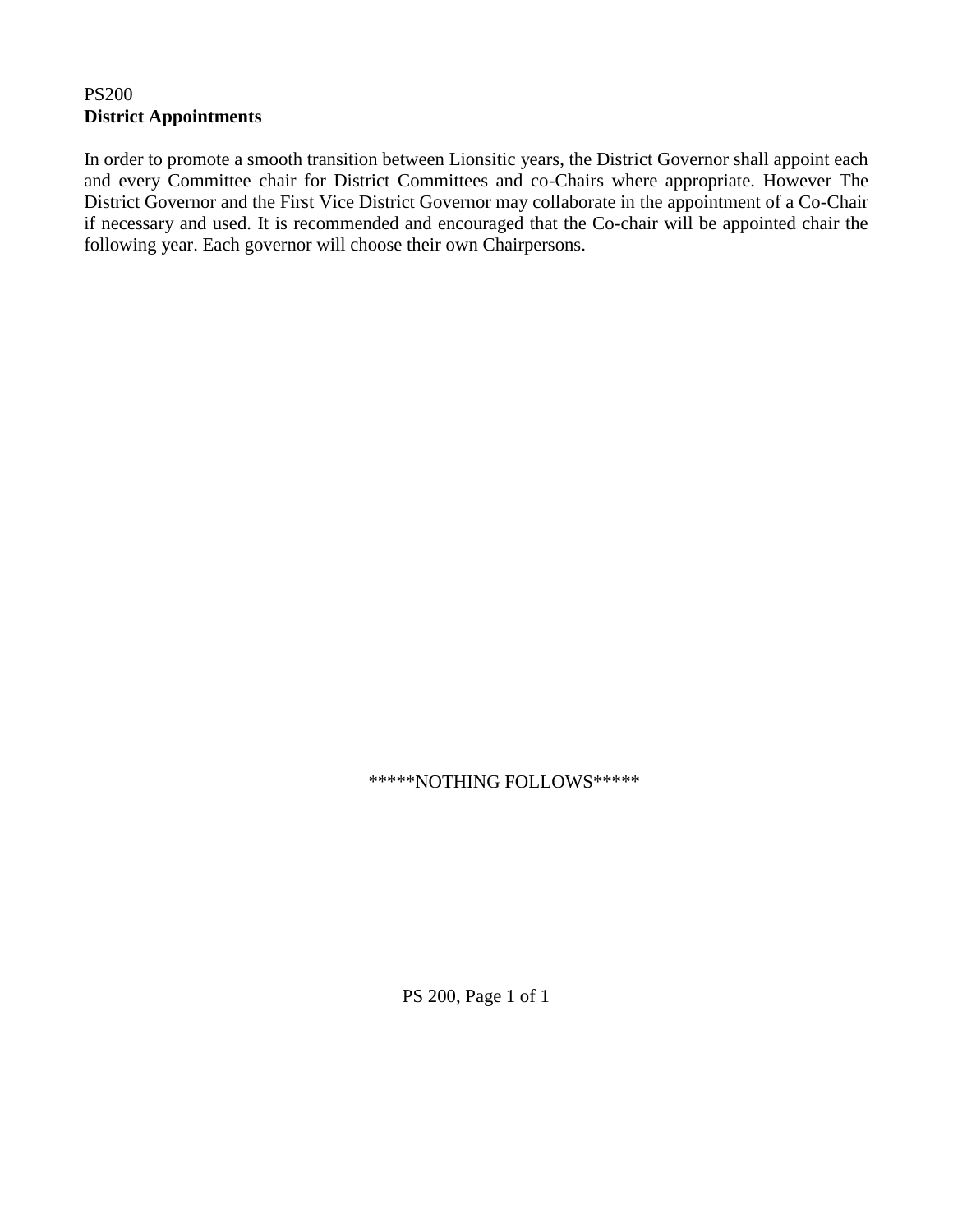# PS201 **Policy Manual Committee**

# **Purpose**:

This committee is composed of the District Governor. This committee is responsible for the maintenance of the Policy Manual. It shall be the responsible for creating and updating a Table of Contents in front of the Policy Manual and an index at the end of the Policy Manual, listing all references to the subject matter contained therein, and where applicable, citing the section of the District 20-K1 Constitution and By-Laws bearing on said policy.

This committee recommends specific changes to the District Governor and PDG Association which will:

a) Amend, delete, or supplement existing provisions when requested to do so by the District Governor and PDG Association.

b) Keep the Manual consistent with the current District 20-K1 practices and procedures.

c) This Committee implements the additions, amendments, and revisions to the Policy Manual after approval of specific recommendations made pursuant to PS 501 of the herein manual. Such approval shall be by the majority vote of the District 20-K1 Cabinet as well as eligible delegates to the MD-20 Convention.

d) This Committee conforms the Manual to changes in Lions Clubs International or MD-20 Constitution and By-Laws.

e) Unless directed otherwise, the Committee will meet annually.

1. If additional meetings are needed, they shall, whenever possible, be scheduled in conjunction with other planned meetings, conferences, or conventions of the District.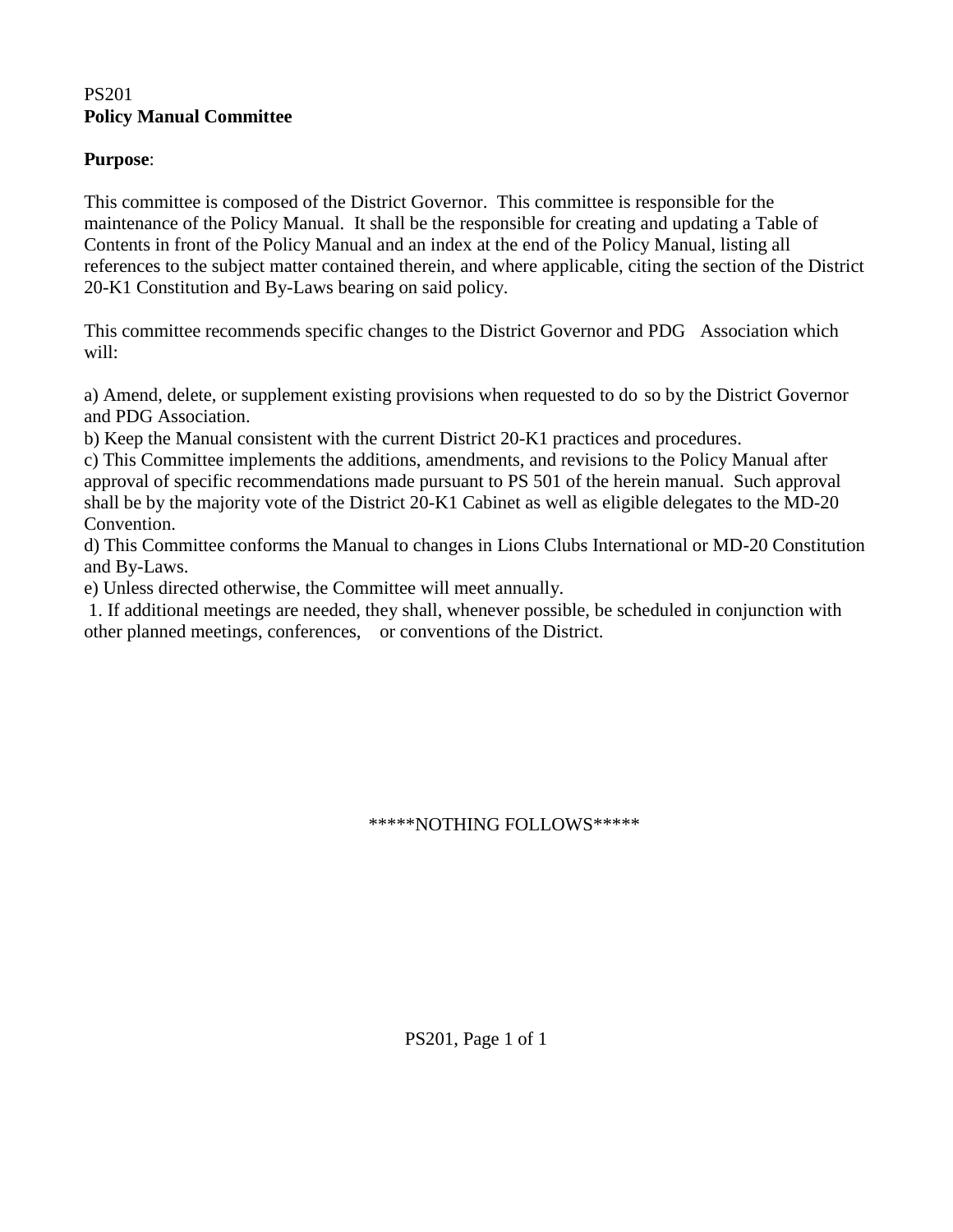# PS202 **Constitution and By-Laws Committee**

**Purpose**: This committee shall monitor the activities of the Lions within District 20-K1 to be sure that they conform to the constitution and by-laws of the District, Multiple District and Lions Clubs International.

- 1. The Chairperson of the committee shall be appointed annually and serve at the discretion of the District Governor.
- 2. A PDG may be appointed to chair this committee or, at a minimum a PDG shall be a member of this committee.
- 3. With the advice of the Chairperson, the District Governor shall appoint committee members.
- 4. The Governor shall provide a copy of the District 20-K1 Constitution and By-Laws to each new voting member of the District Cabinet annually.
- 5. The Chairperson shall advise the District Governor, any committee and/or any individual of action in violation of the Constitution and By-Laws of Lions Clubs International, MD20, and/or District 20-K1.
- 6. The committee will present to the District Cabinet any potential changes in the District Constitution and By-Laws brought to their attention at least ten (10) days prior to a Cabinet meeting.
- 7. The committee shall formulate the wording for changes in the District Constitution and By-Laws and cause promotion of such changes within the District before voting.
- 8. The committee Chairman should send any budget requests to the Budget Committee Chairman at least ten (10 days prior to the first Cabinet meeting.
- 9. District 20-K1 has adopted the standard form constitution as provided by Lions Club International.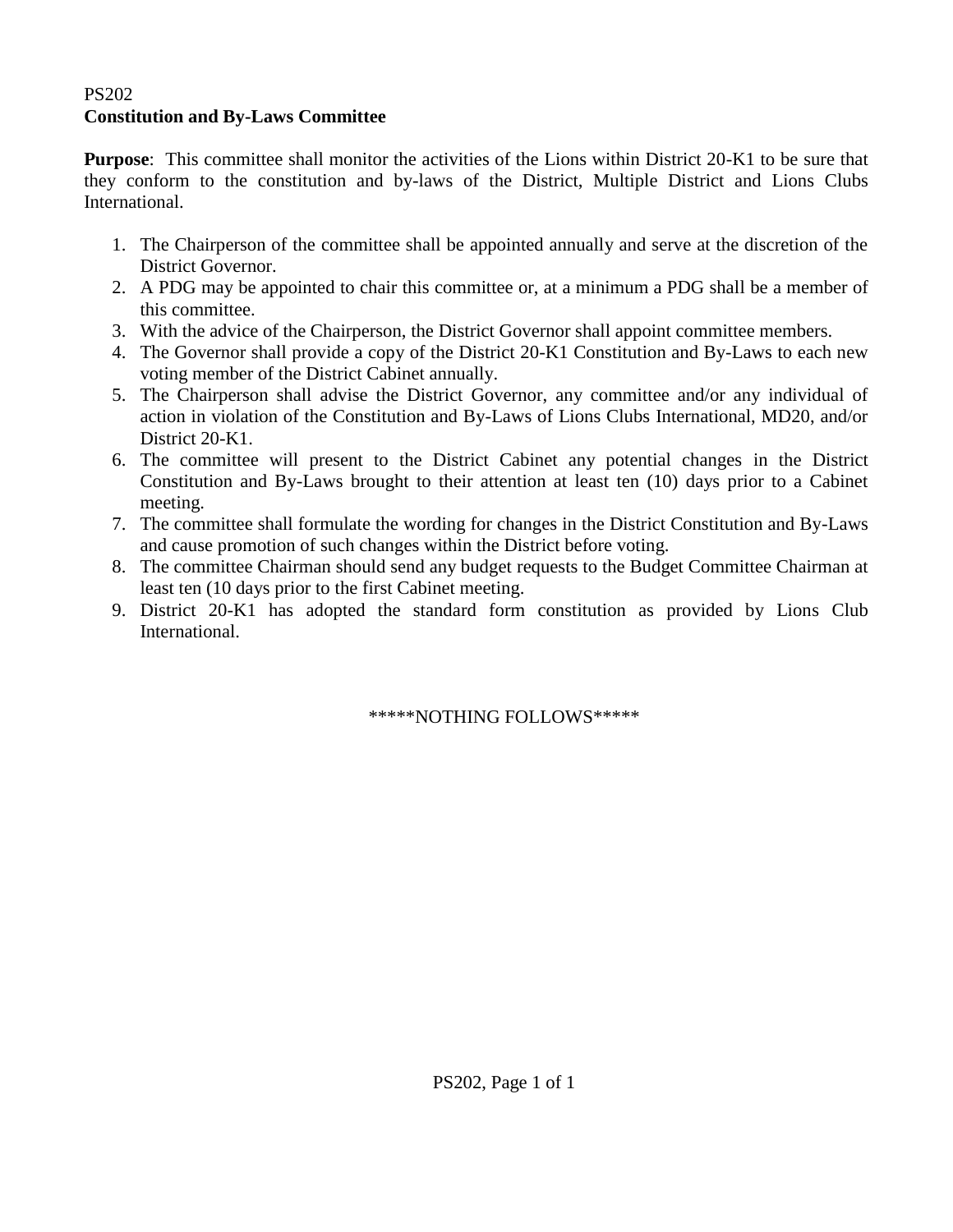#### PS203 **District 20-K1 Audit Committee**

- 1. The District 20-K1 audit Committee shall be composed of 2 members appointed by the District 20-K1PDG Association and 2 members appointed by the District Governor, and 1 member appointed by the 1<sup>st</sup> Vice District Governor. The Cabinet Secretary and Cabinet Treasurer cannot be part of the committee.
- 2. The District Cabinet Treasurer must submit reports to the audit committee monthly as to the Income and Expense of District 20-K1.
- 3. The District Governor is required to meet all financial obligations by June  $30<sup>th</sup>$  and must leave a no monetary obligations to the incoming administration.

#### \*\*\*\*NOTHING FOLLOWS\*\*\*\*

PS203, Page 1 of 1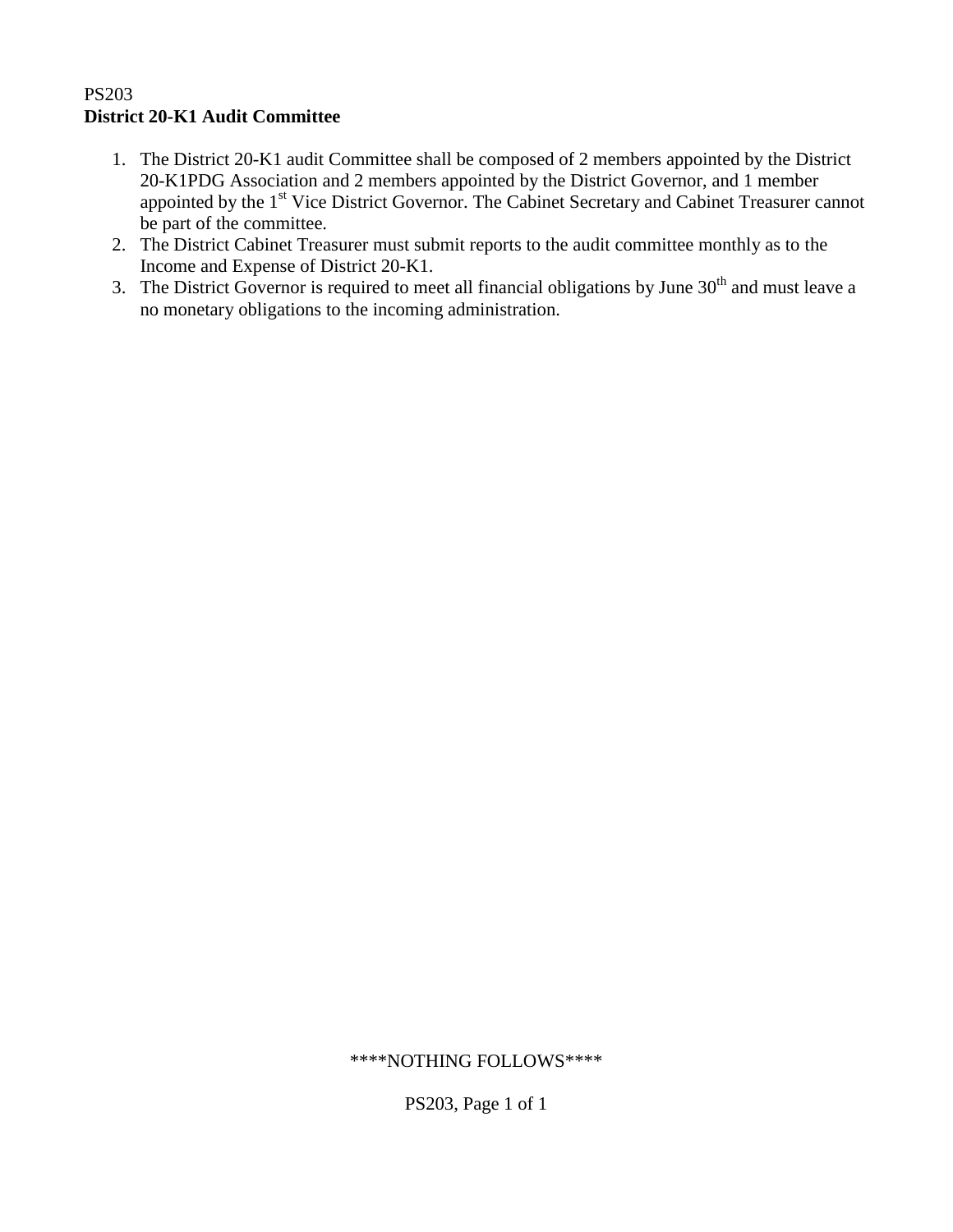# PS204 **District 20-K1 Ways and Means Committee**

The District 20-K1 committee's job is to review and oversee all the actions, appointments, and work of the District 20-K1. All appointments must be reviewed by this committee prior to their taking office. The purpose of this committee is to be a checks and balances for district activities.

The committee shall consist of 5 members, 2 appointed by the PDG Association and 3 by The District Governor.

\*\*\*\*\*NOTHING FOLLOWS\*\*\*\*\*

Page 204, Page 1 of 1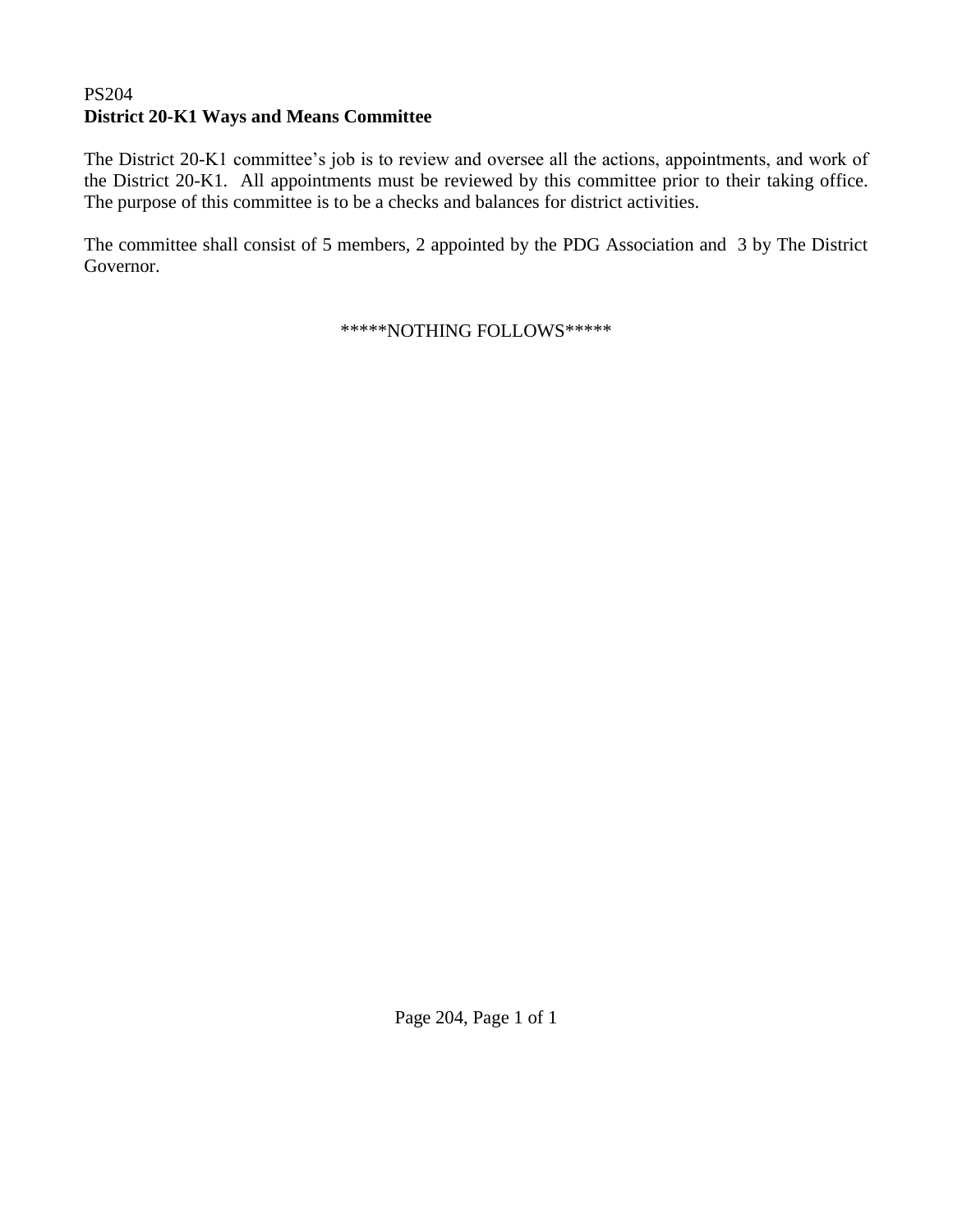#### PS220 **Budget Committee**

**Purpose**: This committee shall prepare, review and monitor the District Budget, recommend a depository for District funds, and advise the District Governor and Cabinet on financial matters.

### **General Responsibilities:**

- 1. The District Governor shall serve as Chairperson on this committee.
- 2. The Committee shall be composed of 4 of more member's five appointed by the District governor including: The District Governor, the Cabinet Treasurer, Cabinet Secretary , the Immediate Past District Governor, and a fifth member appointed by the District Governor.
- 3. The District Governor shall, at the first regular meeting of the Cabinet as defined in Article 4, Section 2A of the Constitution and By-Laws of District 20-K1, present the budget for approval for the fiscal year.
- 4. A standardized budget report shall incorporate al planned items of income and expenses together with all current assets held in cash or depository instruments as recommended by the Budget Committee.
- 5. Budgeted income shall include but not be limited to; (1) MD-20 District Administration funds (Dues), (2) Leadership raffle income. (3) State pin income, (4) District pin income, (5) Interest and/or dividends, (6) Reimbursement income from Lions Clubs International, (7) Sub District Convention registration fees, (8) Sub-District Convention dinner income, (9) Governor's Testimonial Dinner income, (10) Cabinet dinner income, (11) Miscellaneous Income.
- 6. Budgeted expenses items shall include but not limited to; (1) Cabinet badges, (2) Cabinet meetings, (3) Cabinet meeting meals (4) Committee expenses, (5) District Directory, (6) USA/Canada Leadership Forum expenses, (7) Sub-District Convention, (8) Sub-District Convention banquet, (9) Leadership Raffle expenses, (10) Leadership raffle awards, (11) MD 20 pins, (12) District 20-K1 pins, (13) District Governor's gifts, (14) Office supplies, (15) Peace Poster Award, (16) Cabinet Secretary or Secretary-Treasurer MD 20 Convention, (17) Insurance bond, (18) Bank charges, (19) Miscellaneous expenses, (20) Contingency expenses.
- 7. The Cabinet Treasurer or Secretary-Treasurer shall report on the budget, income, expense and budget variation  $(+,-)$  at each Cabinet meeting as current as practical and at the end of the fiscal year within 30 days thereafter and prior to the meeting of the next fiscal year budget committee meeting.
- 8. An assets balance sheet shall be maintained by the Cabinet Treasurer or Secretary-Treasurer and submitted together with the budge accounts and their variances at each Cabinet meeting and within thirty (3) days after the close of the fiscal year.

#### \*\*\*\*\*NOTHING FOLLOWS\*\*\*\*\*

PS220, Page 1 of 1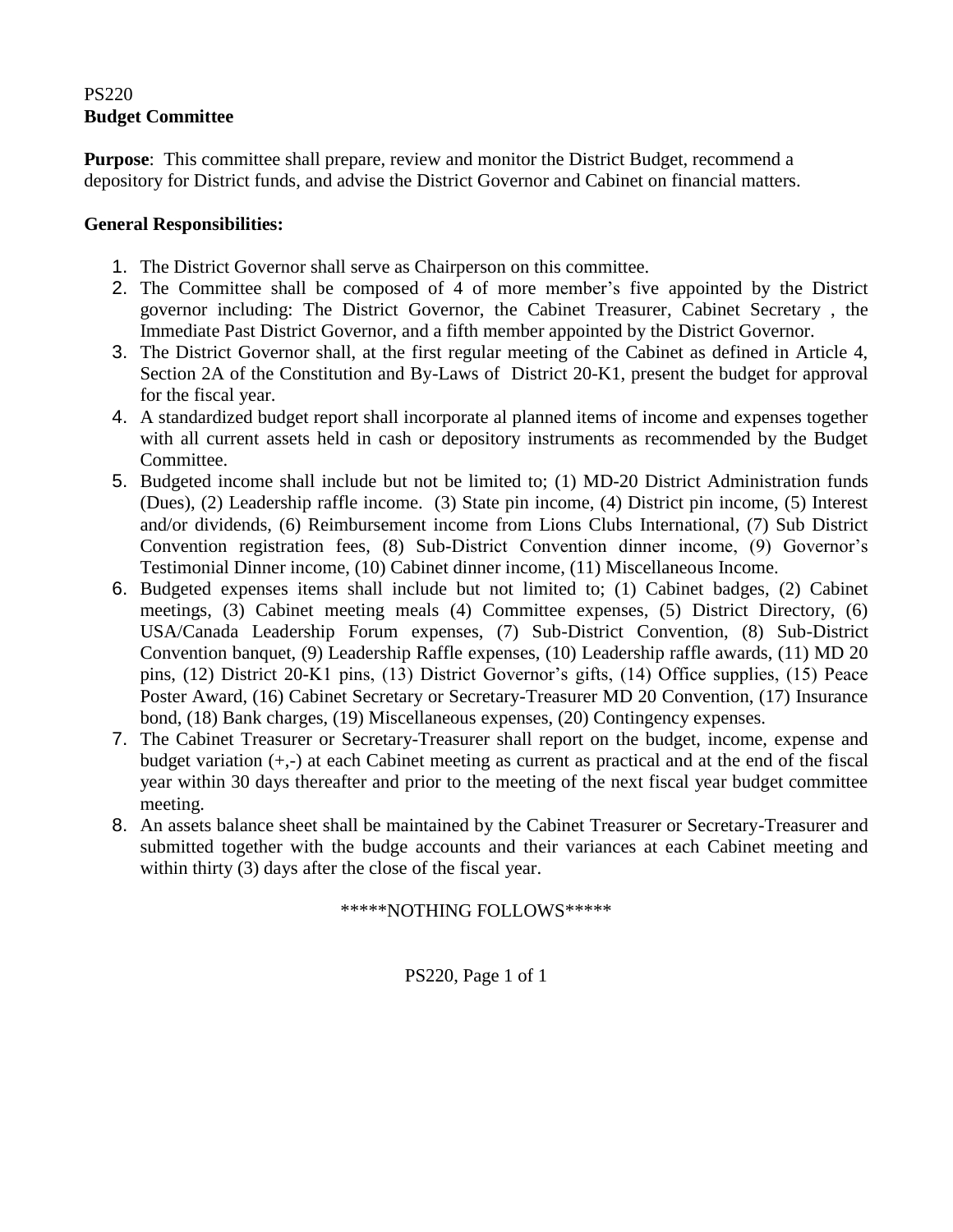#### PS221 **Finance Committee**

**Purpose**: This committee shall provide for the oversight of the financial health of the District, provide for the monitoring of the financial statements of the District Treasurer or Secretary-Treasurer and shall assist in the establishment of a standardized accounting system for the District finances.

# **General Responsibilities**

- 1. The Finance Committee shall consist of the First Vice District Governor, a Region Chairperson and Past District Governor, none of whom are serving on the Budget Committee. The Region Chairperson and the Past District Governor of this committee shall be appointed by the District Governor.
- 2. The Finance Committee shall provide for an annual, or more frequent, audit of the books and accounts of the District.
- 3. The Finance Committee shall monitor the quarterly financial reports of the District Treasurer or Secretary-Treasurer to determine that budget allocations are not exceeded.
- 4. Expense items, not in the annual budget or that otherwise alter budget allocation, shall be referred to the Finance Committee for review and advice before Cabinet action.
- 5. A statement of the financial condition of the District shall be sent to Lions Clubs International, to the Multiple District Office, and to the Cabinet within sixty (60) days after the close of the fiscal year by the Immediate Past District Governor.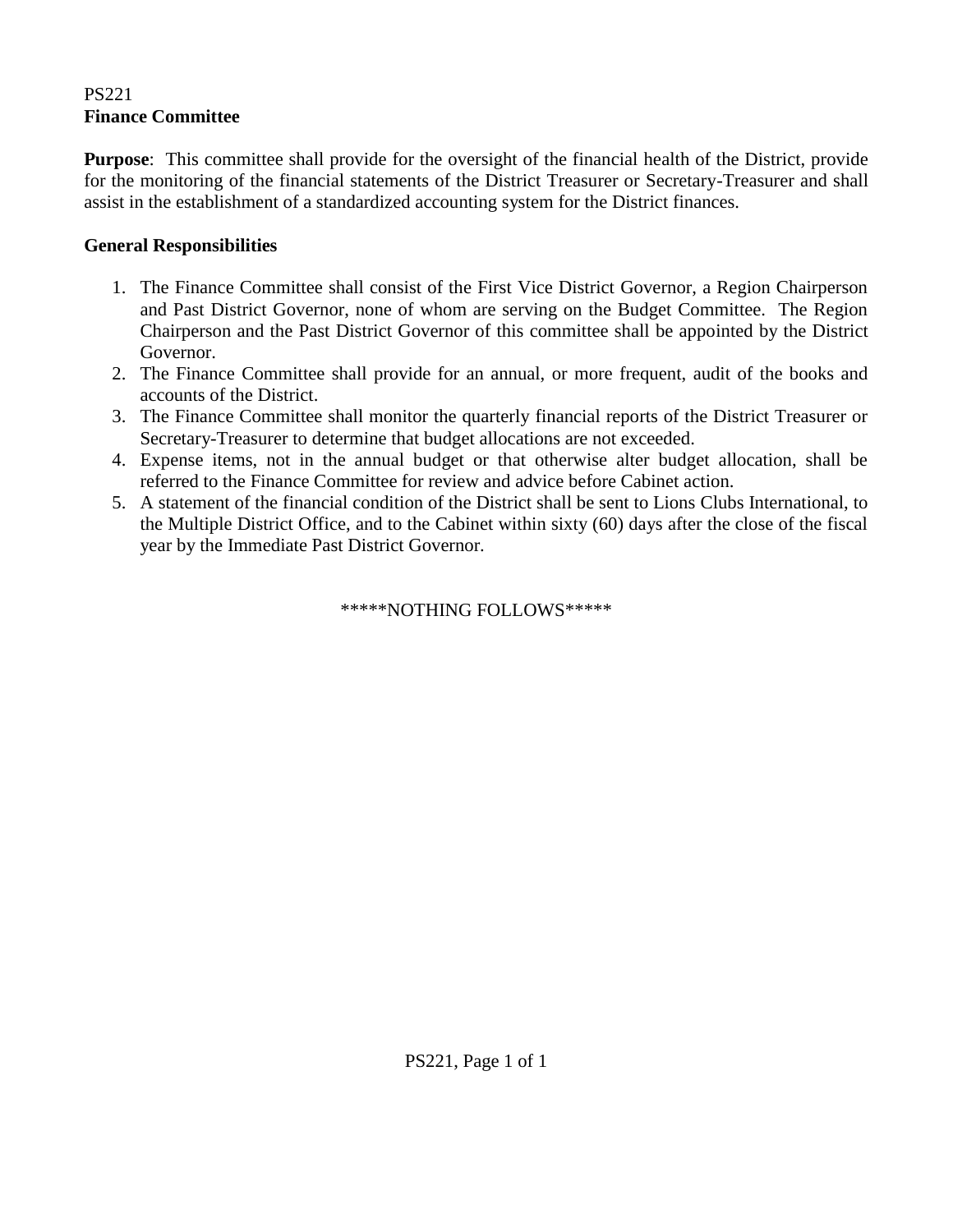# PS222 **District Governor's Honorary Committee**

Purpose: The committee will serve in an advisory capacity to the District Governor.

- 1. The Chairperson of the committee shall be the Immediate Past District Governor.
- 2. All Past District Governors residing in District 20-K1 shall be committee members.
- 3. Meeting may be called by the Chairperson or the District Governor.
- 4. Any issue of concern to the District may be addressed.
- 5. The committee along with the District Governor shall meet with the nominee for District Governor, no earlier than the second Cabinet meeting no later than sixty (60) days prior to the Multiple District convention, to review their plans and to assist where possible.
- 6. The Chairperson of this committee shall be responsible for establishing lines of communication to all Past District Governors currently residing within the District.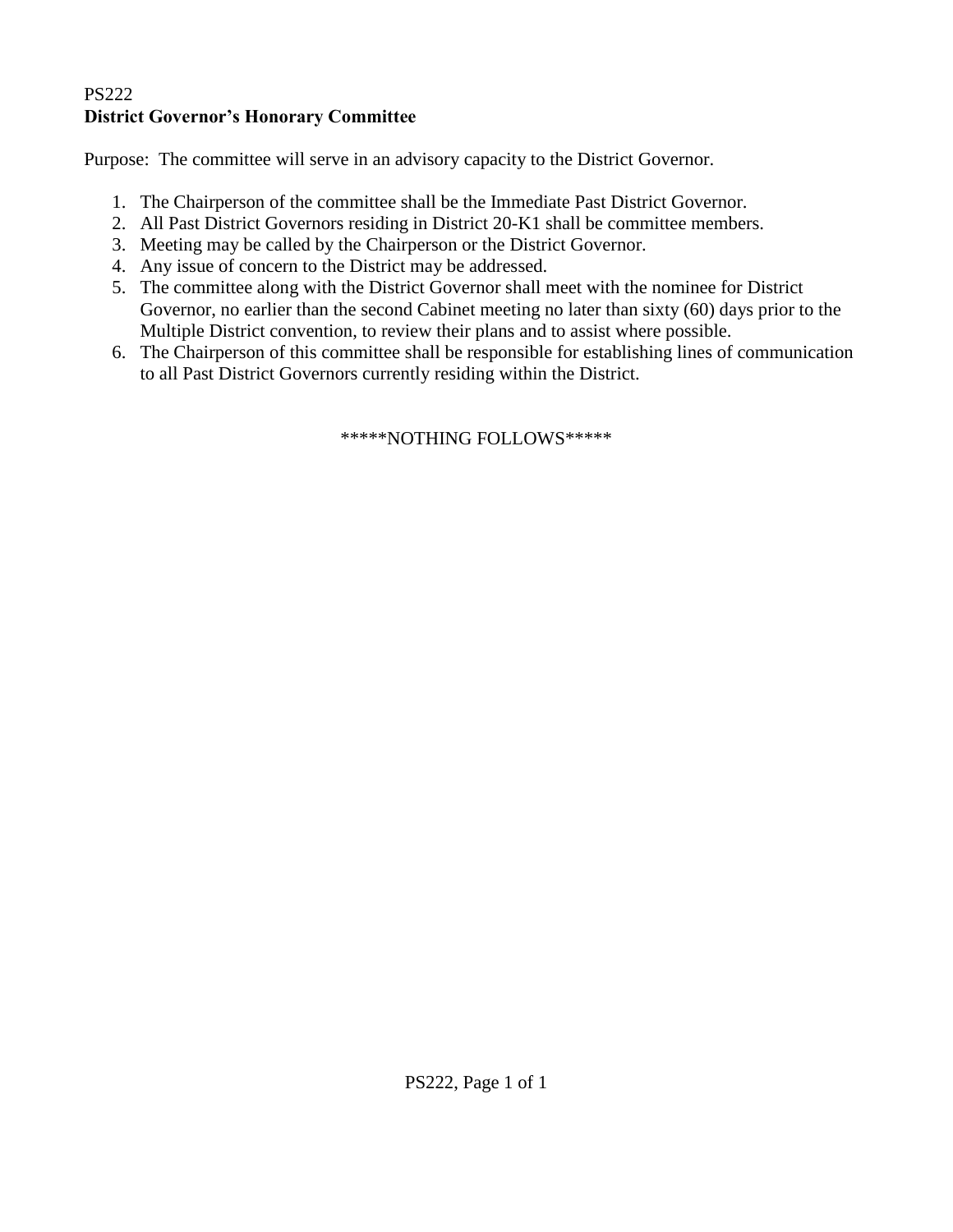# PS223 **District Governor's Advisory Committee**

Purpose: The committee will facilitate communications between the District administration and Club administration and among Clubs in the Zone.

- 1. The Zone Chairpersons shall chair this committee in their respective zones.
- 2. Each Club in the Zone will be represented by their President and Secretary. All Club members should be encouraged to attend.
- 3. All District Chairpersons and Past District Governors within a Zone should be invited to participate.
- 4. The Zones within a Region may choose to hold joint meetings.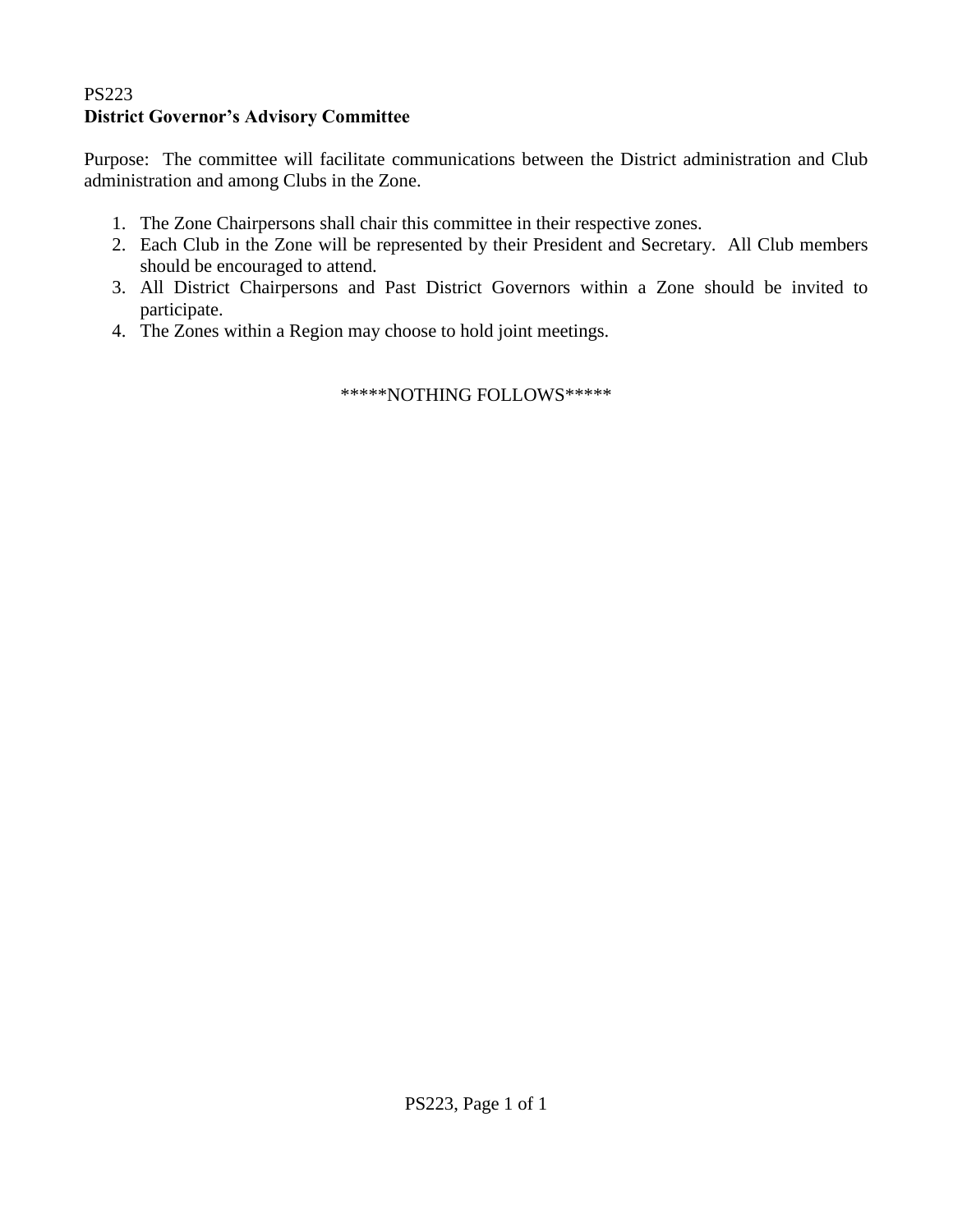# PS303 **District Cabinet Meetings**

**Purpose**: The District Cabinet Meetings are held throughout the year to transact business of the District, develop policy and share information.

- 1. The agenda will be prepared by the District Governor and be available in writing for the Cabinet members. The agenda should provide adequate time for officer report, Committee reports, old business, new business, information and Club concerns.
- 2. Written financial reports, committee reports and office reports should be available.
- 3. Programs or causes of interest to the District membership may be allowed time to make presentations.
- 4. It is at the sole discretion of the District Governor to determine who may speak at the District Cabinet Meeting. Included but not limited to; Members of the District Foundation, MD-20 NYS Foundation, MD-20 NYS approved Projects, the District PDG Association, MD 20 PDG Association; candidates for International Office.
- 5. Appropriate dress will be determined by the District Governor.
- 6. Refreshments, if served, should include something for those people with diabetes.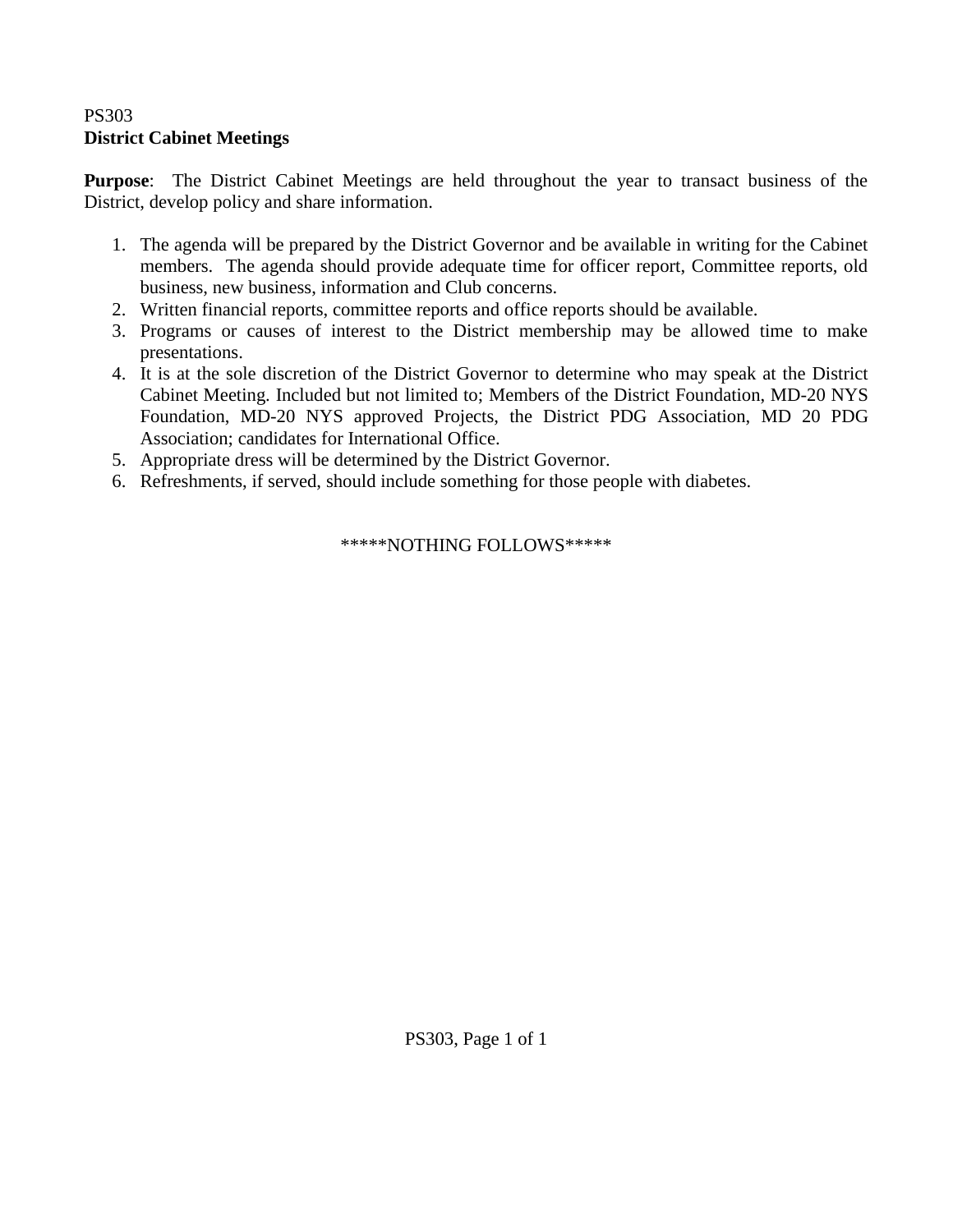# PS304 **District Theme**

**Purpose**: The District Theme will give our clubs direction.

- 1. The District Governor should develop a "Theme" to be presented to the Lions of District 20-K1.
- 2. Once adopted, The PDGs of District 20-K1 will be encouraged to promote and support the District Governor's "Theme" for his/her year of service.
- 3. It is suggested that the District Governor's "Theme" for his/her year of service have relevance to the International President's program for the year.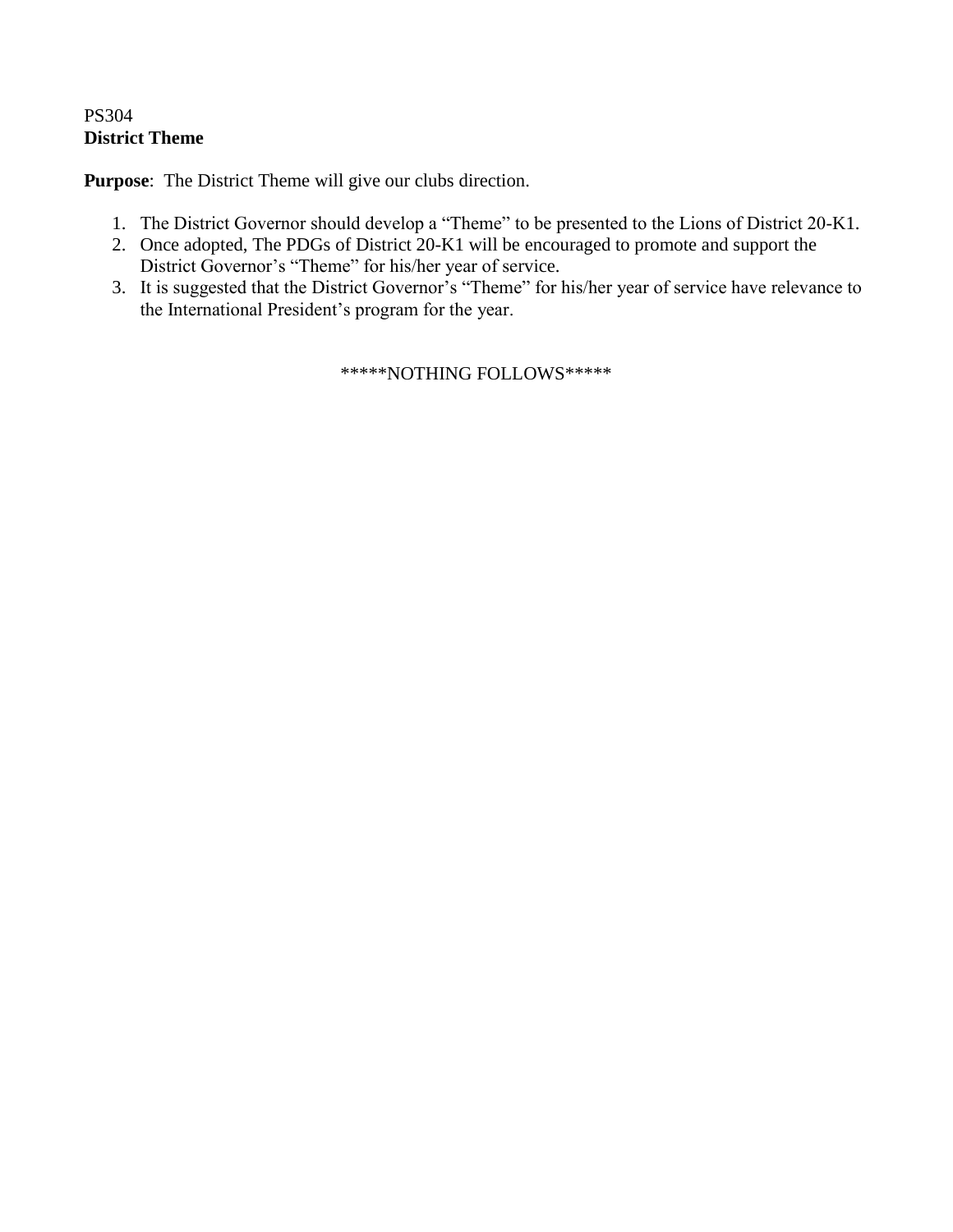# PS304, Page 1 of 1

#### PS305

#### **Channels of Communication**

**Purpose:** To set up guidelines to ensure information essential to each Lion and/or Lions Club is properly funneled from Lions Clubs International, Multiple District 20 and District 20-K1.

- 1. District Governor
	- a. The District Governor is the official liaison between Lions Clubs International, Multiple District 20 and District 20-K1. It is the responsibility of the District Governor for proper and clear channeling of communication.
	- b. The District Governor will be required to report to Lions Clubs International and the MD 20 Council relative to the affairs of the Lions Clubs of District 20-K1.
	- c. The District Governor will publish on the District website a District newsletter. A notice that the publication is ready for viewing and download shall be sent to every Lion in the District with an email address. This newsletter shall be provided on a regular monthly schedule.
- 2. Region Chairperson
	- a. Attend all Advisory Meetings (ACMs) in an advisory capacity and assist Zone Chairpersons in conveying pertinent information to attendees.
	- b. Attend two (2) regular meetings of each club in his/her region in addition to accompanying the District Governor on his/her official visit. Pertinent information shall be conveyed to club members at this time.
	- c. The Region Chairperson shall file a written report to the District Governor, GMT, GLT and 1<sup>st</sup> VDG following each club visitation.
- 3. Zone Chairperson
	- a. Hold three (3) Advisory Committee Meetings (ACMs) annually preferable within thirty days following a Cabinet meeting. Pertinent information shall be conveyed to club attendees at this time.
	- b. Attend two (2) regular meetings of each club in the Zone in addition to accompanying the District Governor on his/her official meeting. Pertinent information should be conveyed to club members at this time.
	- c. The Zone Chairperson shall file a written report to the District Governor, Region Chairperson, GMT, GLT and  $1<sup>st</sup>$  VDG, following each club visitation.

\*\*\*\*\*NOTHING FOLLOWS\*\*\*\*\*

PS305, Page 1 of 1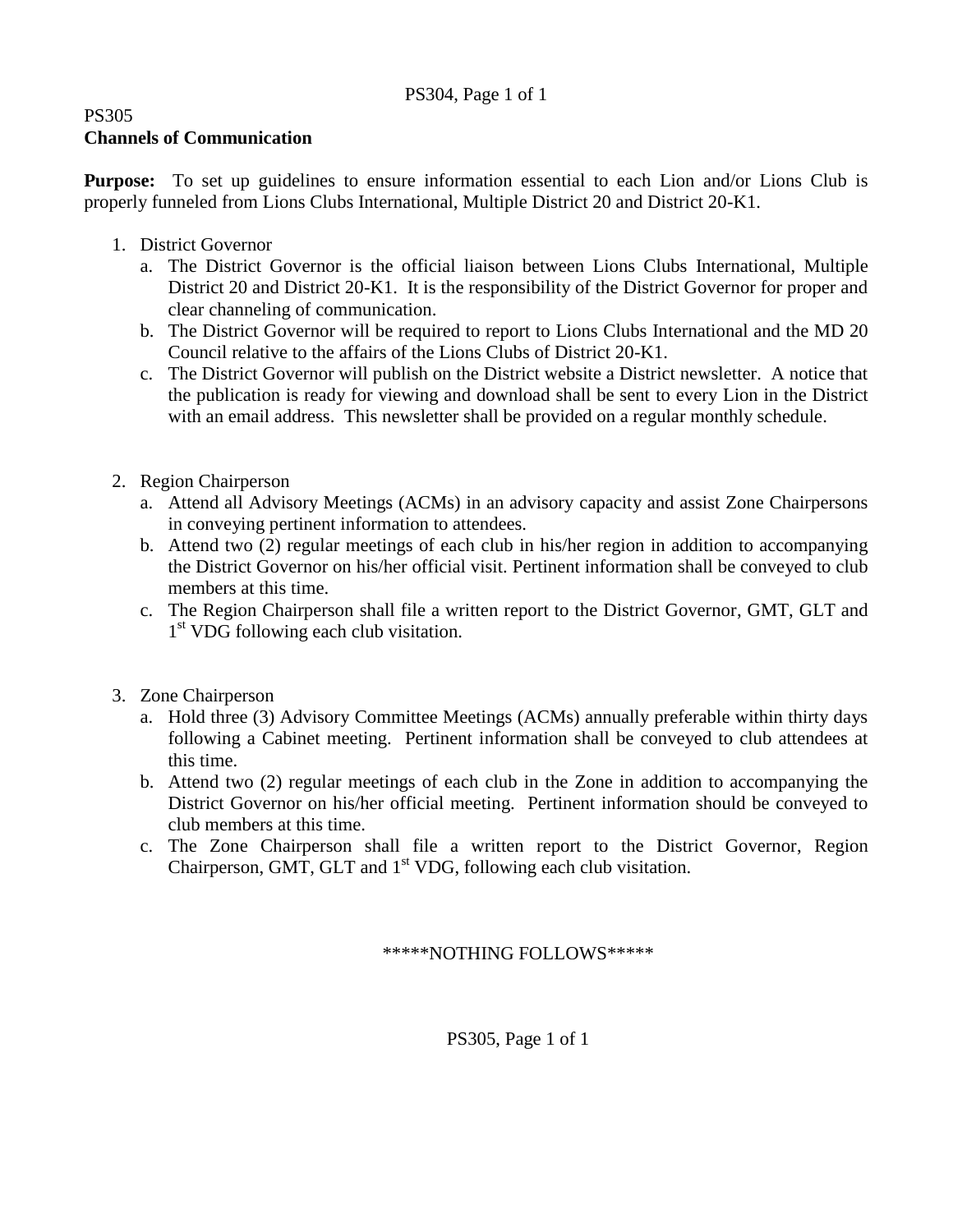# PS306 **Club Officer Training Seminar**

Purpose: To assist the District and Club Officers in District 20-K1 in the development of the leadership skills so as to provide for a stronger club and district organization for the purpose of serving our communities more effectively.

- 1. Immediate Past District Governor shall be responsible for planning this event. He or she, in conjunction with the GLT, GMT, Region Chairs, Zone Chairs and the Past District Governors, should be requested, and expected, to promote the seminar(s), as well as encourage all incoming club officers to attend and participate in this annual event. The IPDG should consult the DGE to ask if they have any requirements for training of their Officers.
- 2. The GLT, GMT and Immediate Past District Governor shall select the date(s), time(s) and location(s) of the seminar at the  $3<sup>rd</sup>$  cabinet meeting so as to allow for promotion at Region and Zone meetings throughout the remainder of the Lions year.
- 3. The date(s) for the Club Officer Training Seminar(s) should be no later than June  $15<sup>th</sup>$ , but not to be in conflict with any national or religious holidays. The committee shall have the option of not adhering to this time frame if multiple (Regional) sessions are decided upon.
- 4. The agenda for the seminar shall be the sole responsibility of the committee and the Immediate Past District Governor. The committee should consider receiving suggestions for the agenda from the Region and Zone Chairs as well as the officer-elect, or any other interested Lion.
- 5. A seminar evaluation for should be developed, and used, at the conclusion of the annual Club Officer Training Seminar. This would allow the committee to address the concerns and desires of the seminar attendees, as well as provide the foundation for future seminars. These should be reviewed annually by the planning committee.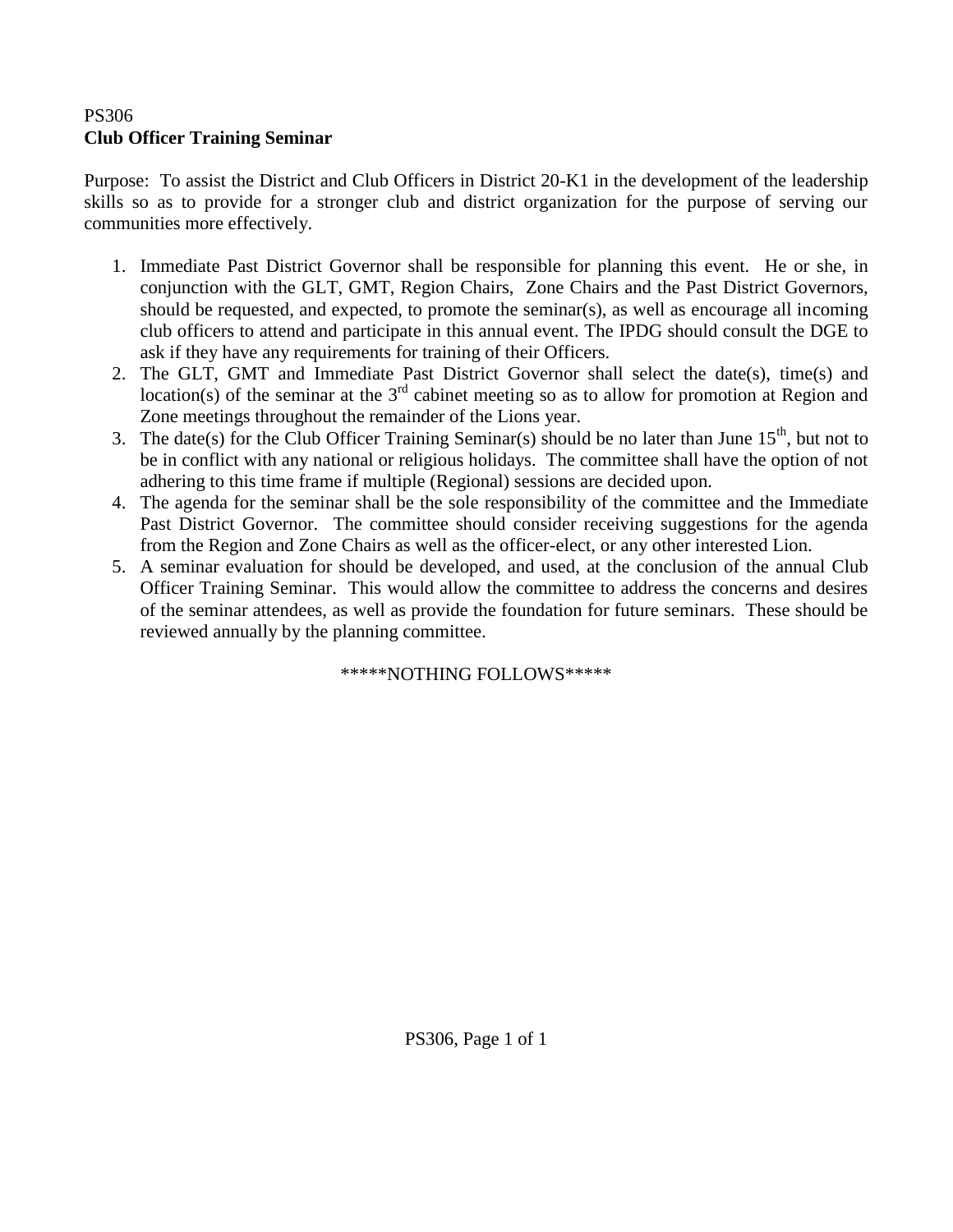#### PS308 **Awards**

Purpose: Lions Clubs International is a service organization made up of clubs with individuals who donate their time, talent and energy in a voluntary manner without regard to personal gain. As a reward or recognition for outstanding service by individual Lions or Lions Clubs there are appropriate rewards which indicate the appreciation of the Lions and the public.

\*\*\*\*\*NOTHING FOLLOWS\*\*\*\*\*

PS308, Page 1 of 1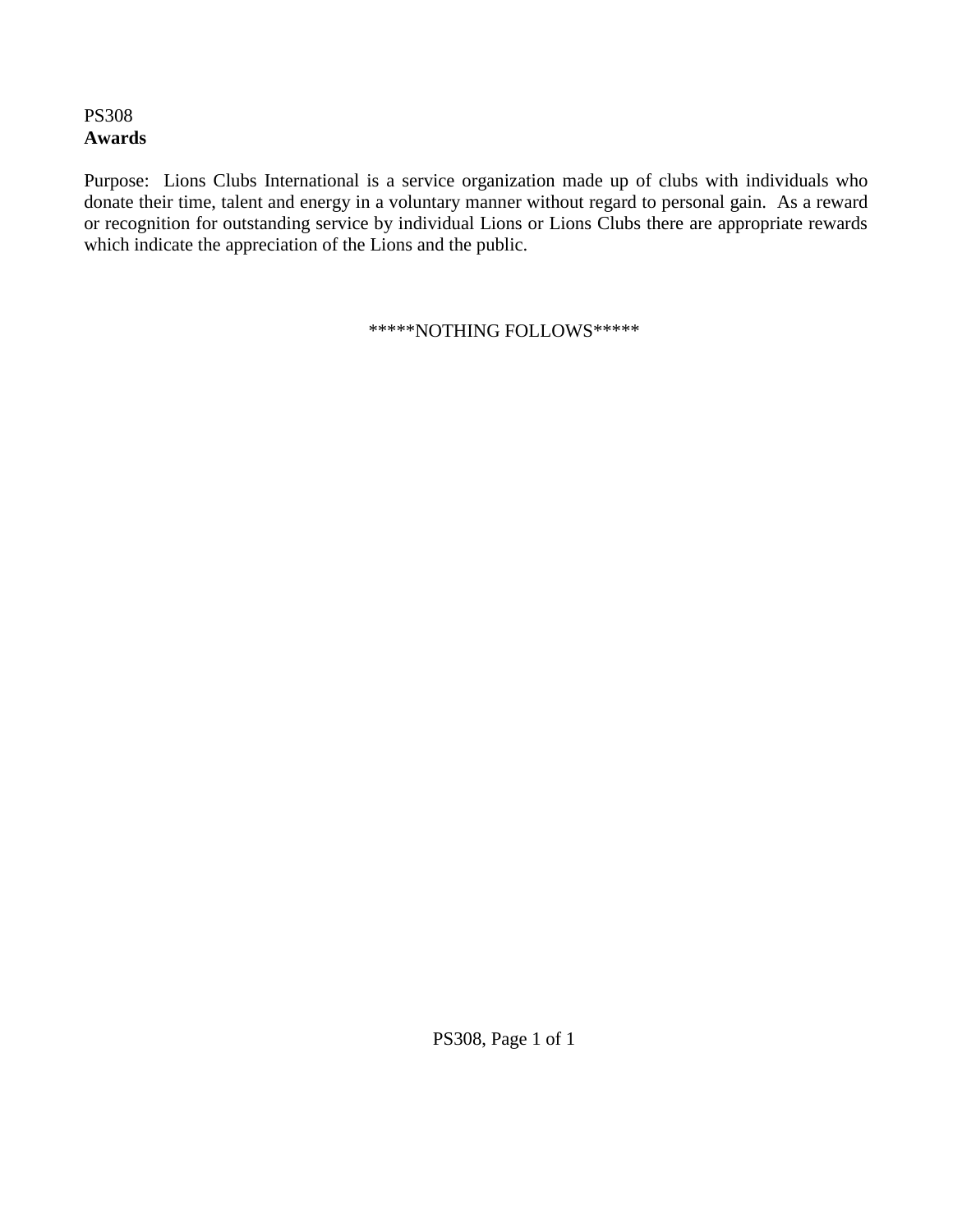# PS311 **District Transition and Turnover**

At the end of May, the sitting District Governor shall form a transition team consisting of the Cabinet Secretary/Treasurer or the Cabinet Secretary and Cabinet Treasurer, and 1 to 2 people appointed by the 1<sup>st</sup> Vice District Governor. The transition team will go over the books and records of the District's past year, and work on transferring the bank funds from one administration to the other. In addition, the District's inventory shall be transferred. The District inventory shall include:

> The District Governor banner The District Banners The District projector and screen The District name plates The District Lion's Logo The District Gavel and Gong The District Speakers The District Microphone The District Stand All flags belonging to the District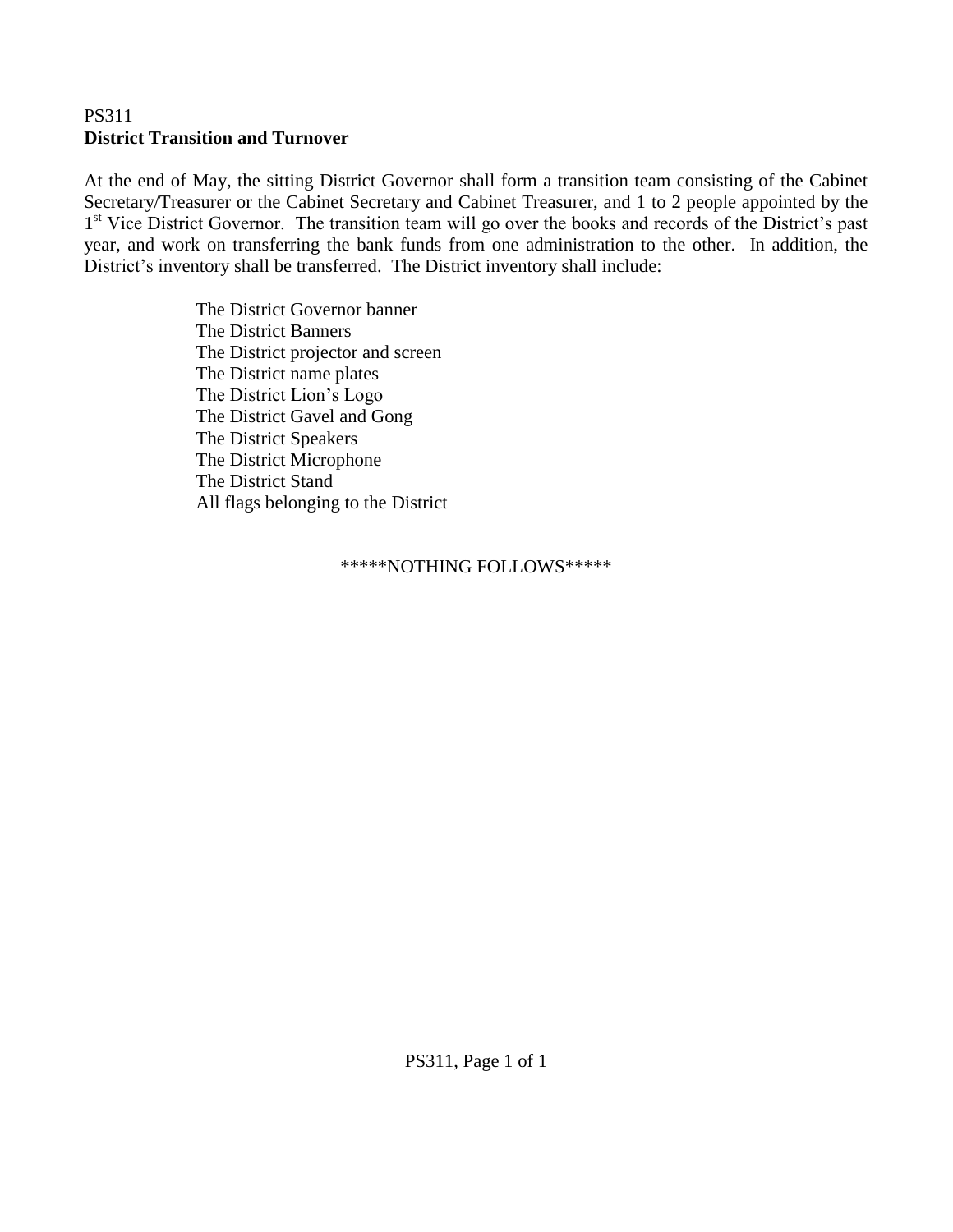# PS312 **District Governor's Testimonial and Journal**

All efforts shall be made to honor the District Governor near the end of their year of service to the District. In order to honor the Governor, the District may hold a Testimonial lunch/dinner and appropriate journal. While the District wishes to honor the Governor, the committee shall do its best to control expenses and cover all related costs.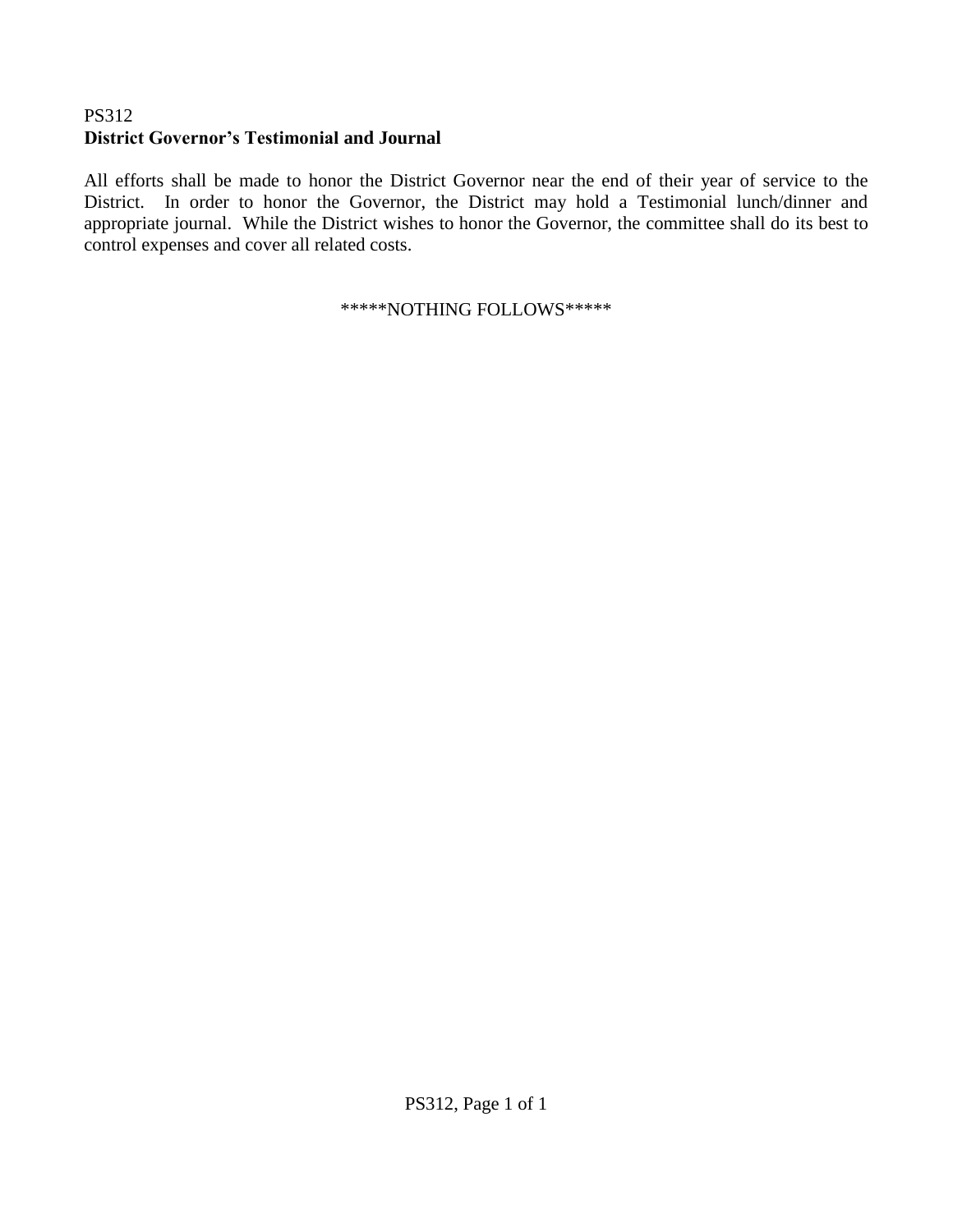# PS313 **Candidates for 2ndVice District Governor**

- 1. Any person interested in running for the position of  $2<sup>nd</sup>$  Vice District Governor must notify the District 20-K1 Past District Governor President and Secretary in writing of their intent to run on or before September  $1<sup>st</sup>$  prior to the January of their announcing to the District and start of the campaign.
- 2. The District 20-K1 Past District Governors shall assign one PDG to each potential candidate to act as a mentor in assisting the potential candidate in preparing for their campaign. Further, that PDG shall remain with that potential candidate throughout their campaign as a mentor and will continue (subject to yearly reappointment by the PDG Association) till the  $2<sup>nd</sup>$  VDG becomes a PDG.
- 3. In an effort to keep the high standards of leadership in District 20-K1, our District has chosen to enhance the requirements for 2<sup>nd</sup> Vice District Governor. Therefore; each and every candidate for 2<sup>nd</sup> Vice District Governor shall have attended at least one International Convention, one Multiple District 20 Convention, one USA/Canada Lions Leadership Forum, and either some form of leadership training (either the MD 20 Leadership Institute, or Lions Clubs International's Leadership Institutes). In addition, a candidate for  $2<sup>nd</sup>$  VDG shall have been a Lion in K-1 for no less than 7 years.
- 4. Lions seeking the position of director or office of the MD-20 Foundation or District 20-K1 Foundation shall not campaign before the second Cabinet meeting of the District in accordance with rules and policies established by the Foundation.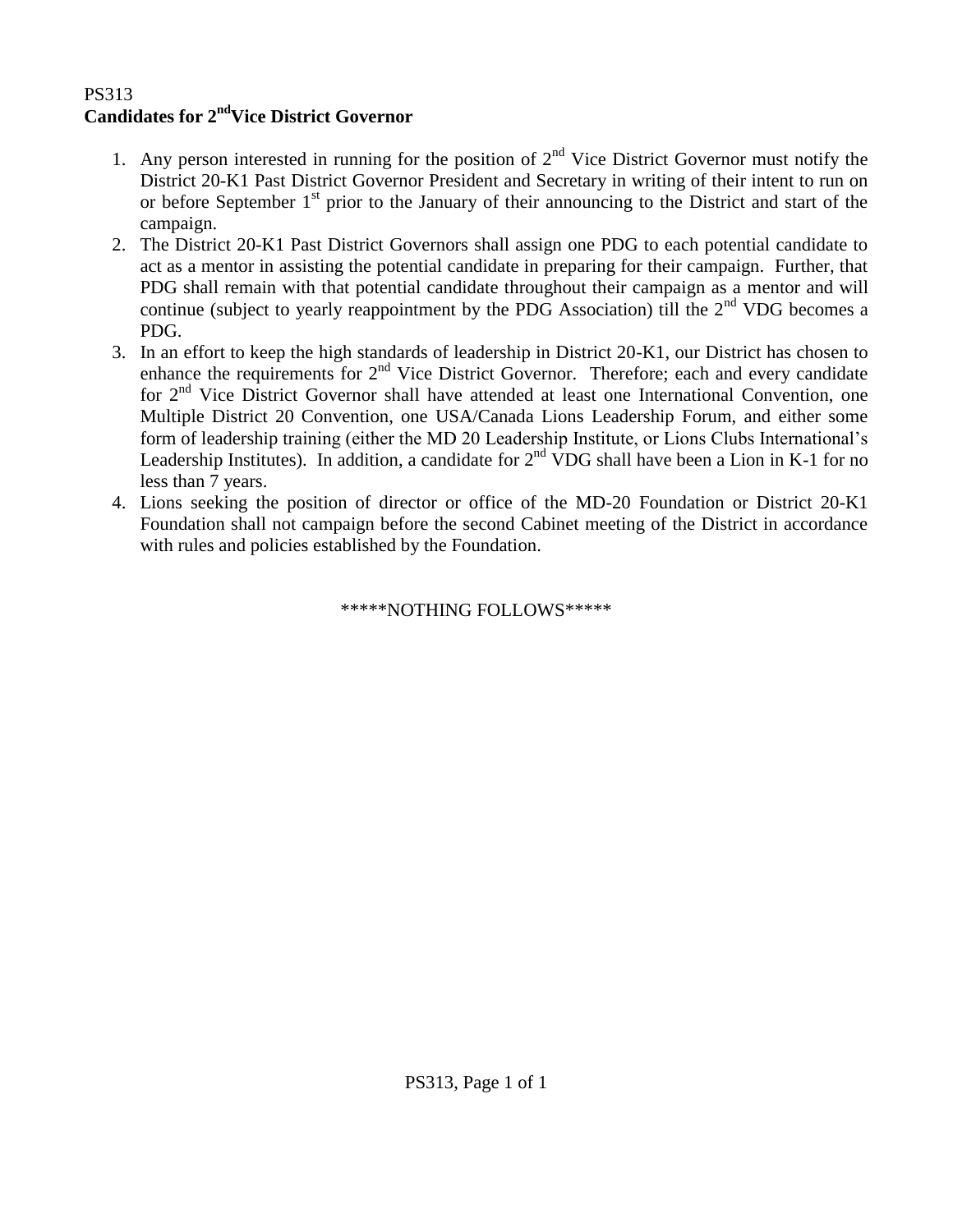# **PS314**

District Projects

- 1. The Job of the District Committee is to assist the clubs with the Club's projects, to assist the clubs with information to enable them to accomplish the club's goals. The District Committees are not in place to run projects, fund raisers, or be in any way in competition with the clubs. District committees should be a resource for information to provide to the Clubs.
- 2. When a project is too big for any one club to do on their own, the District committee shall coordinate for the clubs events and arrange for implementation. Such committees include:

Family fun day Labor Day Parade Committee Women in Lionism Mid-Winter Conference LCIF GLT/GMT Lions Alert Lions Quest Peace Poster District Governor's Testimonial and Journal NYC Marathon

3. No club should be penalized for not participating in the above events, nor be required to contribute to them.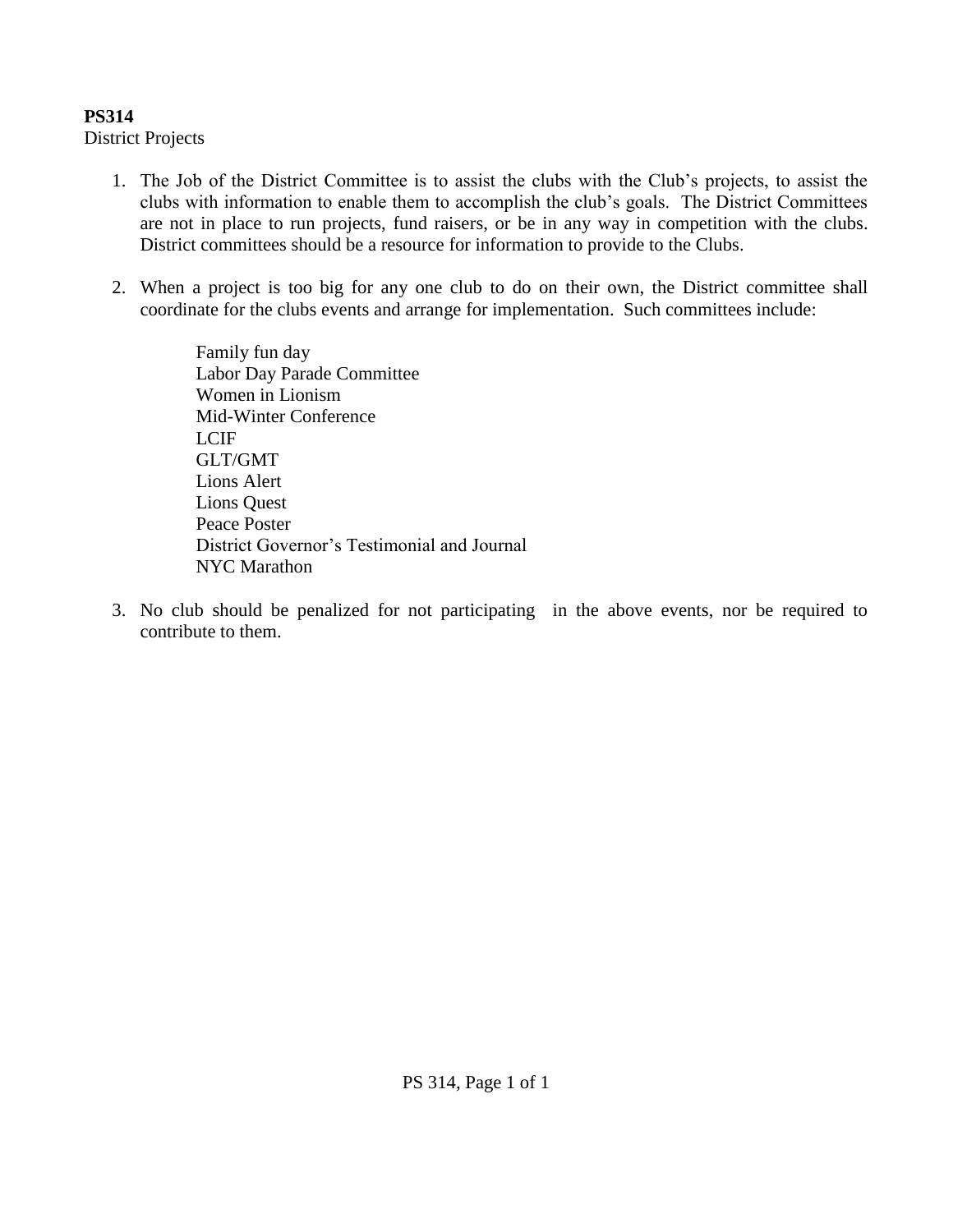# PS401 **District Depository**

The bank accounts of the District shall be maintained in a bank, within District 20-K1, and convenient to the Cabinet Treasurer or Secretary-Treasurer and District Governor. The bank or banks selected by the Cabinet Secretary-Treasurer and the District Governor shall be approved by the District Cabinet at the first regularly scheduled Cabinet meeting. Wherever possible and convenient, the same bank should be used from year to year.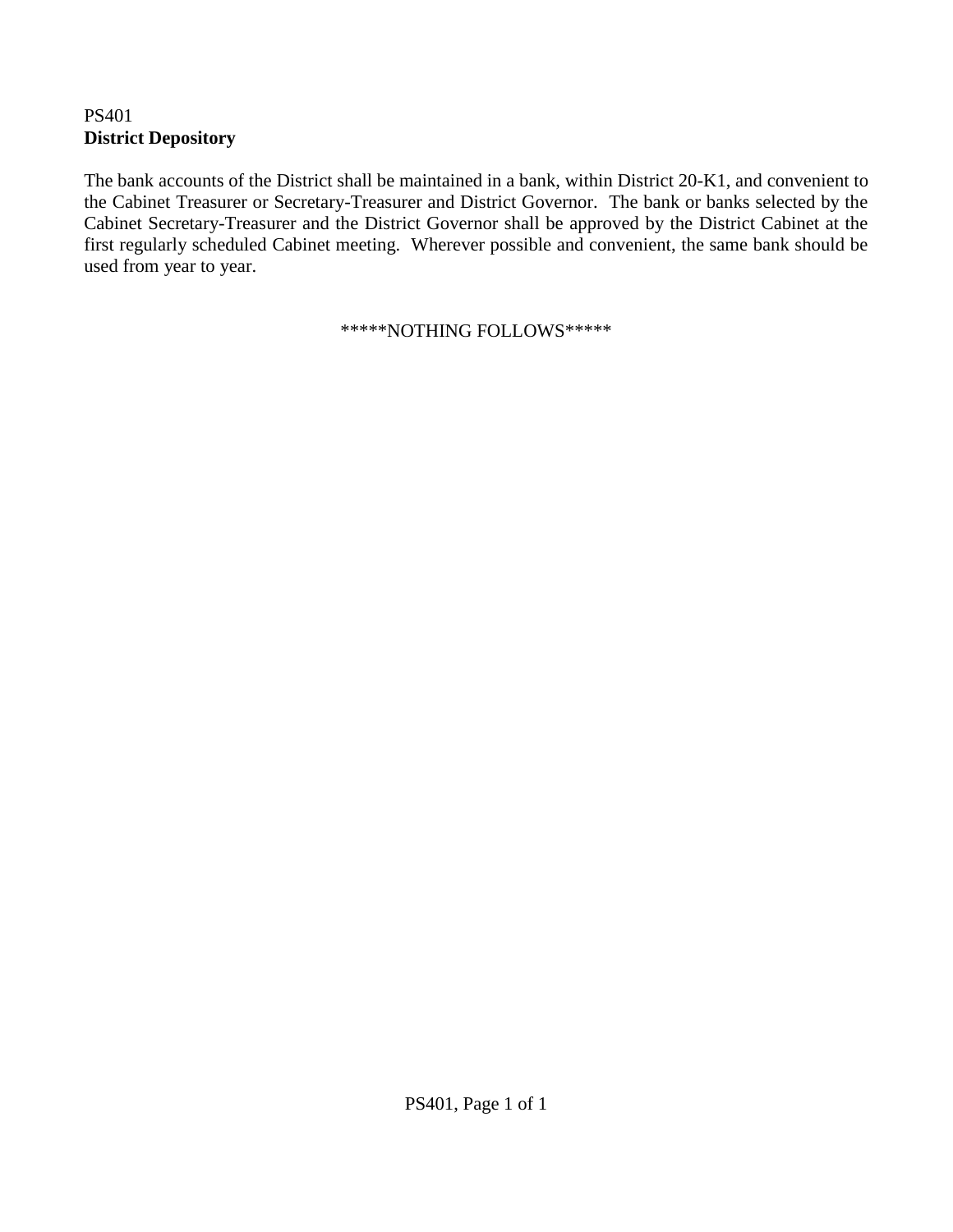### PS402 **Financial Records**

- 1. The financial records of the district shall be maintained by the District Cabinet Treasurer or Secretary-Treasurer at a location convenient to him/her and the District Governor.
- 2. The fiscal year of District 20-K1 shall be July 1 through June 30.
- 3. The financial records shall be kept using accepted accounting principles.
- 4. The financial records of District 20-K1 shall be retained for a minimum period of seven (7) years and shall be turned over to the succeeding Cabinet Treasurer or Secretary-Treasurer within thirty (30) days of the close of the fiscal year.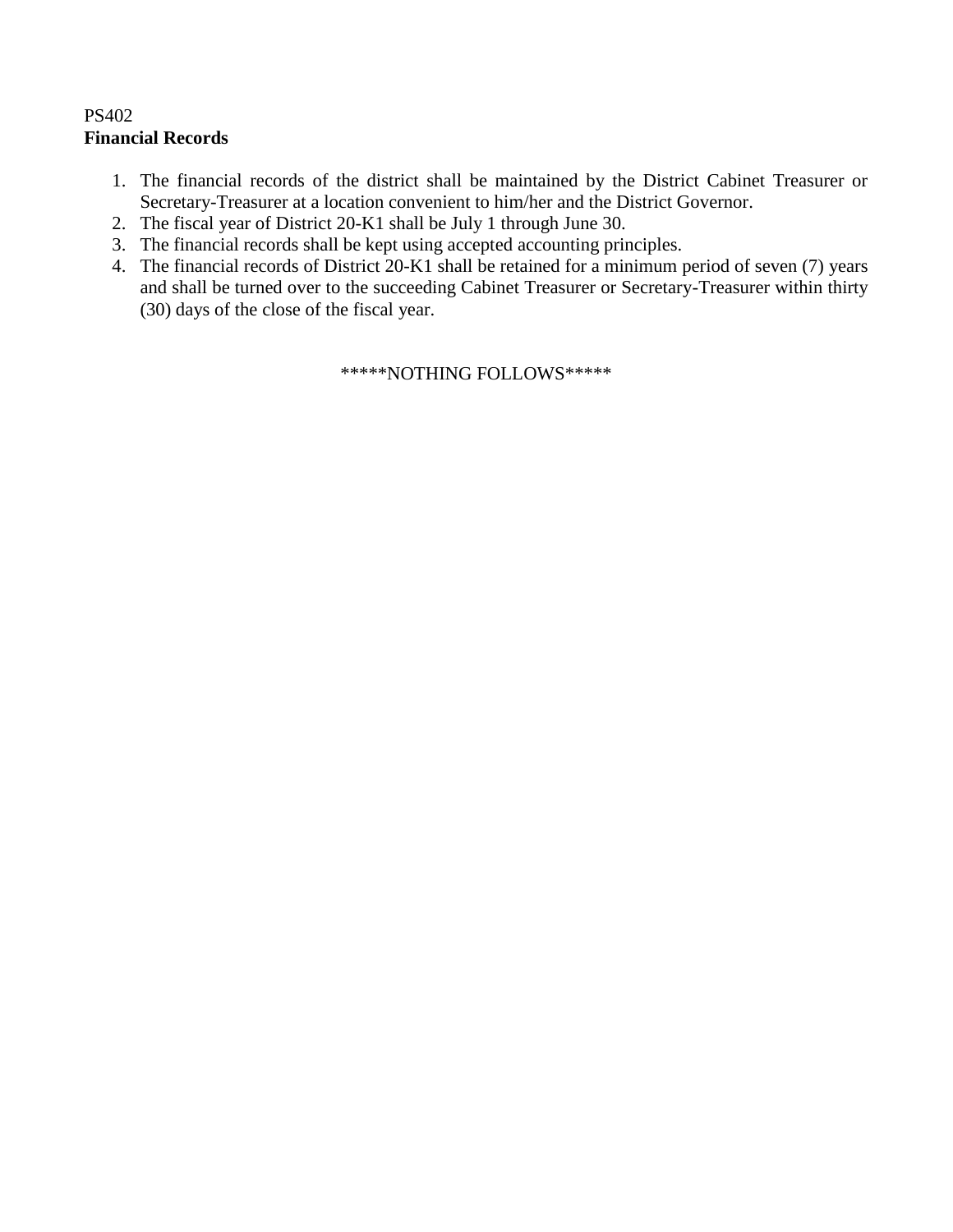# PS402, Page 1 of 1

# PS405 **Contractual Commitments**

Purpose: From time to time it becomes necessary, for advanced planning purposes, to enter into binding Contractual Agreements. In the event that this necessity should arise, the following policy shall be followed.

- 1. The District Governor, as the Chief Executive Officer has the authority to enter into, and sign Contractual agreements on behalf of the District. However, whenever possible prior approval of the current voting Cabinet Officers should be obtained.
- 2. In the event that Contractual Agreement needs to be entered into, and that event is scheduled to take place in the next fiscal year, the contract must be reviewed with, and approved by a 2/3 vote of the Voting Cabinet Officers present, at a regularly scheduled Cabinet meeting.
- 3. Under no circumstances, shall anyone have the authority to commit the District to a financial obligation without following these procedures.
- 4. In addition, no contract entered into by any District Governor may extend beyond a three period from the signing of said contract, unless voted upon by the entire voting Cabinet at a regularly scheduled Cabinet meeting.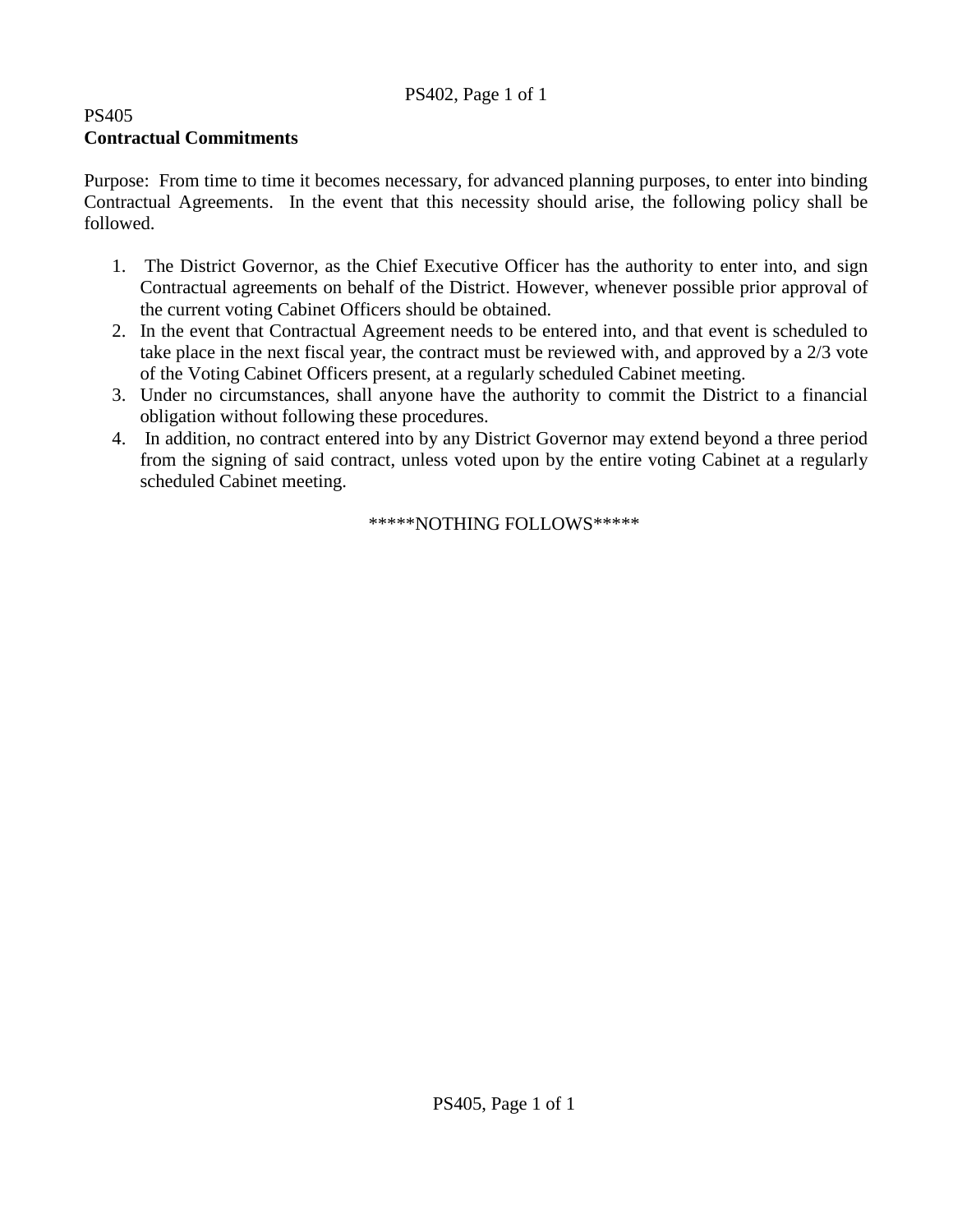# PS501 **Adoption of the Policy manual**

The adoption of this policy manual shall be done by a majority of vote of the District 20-K1 Cabinet as well as a majority vote of the eligible delegates to the MD20 convention. The Policy manual shall begin at the start of the next Lionistic year.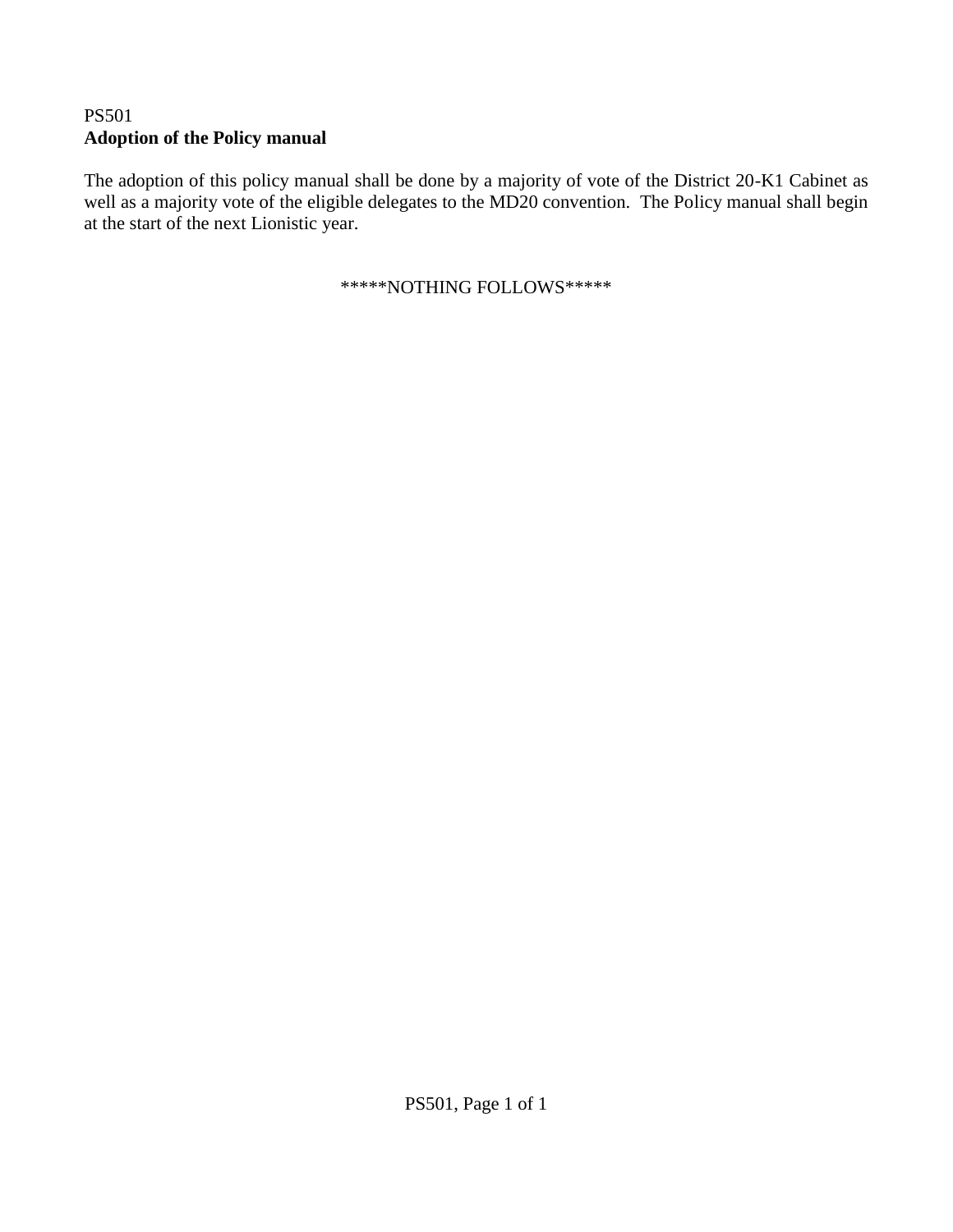## PS502 **Changes to this Policy Manual**

Any proposed change to this policy manual shall be submitted through the sitting District Governor of 20-K1. The Governor shall forward to the Constitution and By-laws committee the proposed modification. The Constitution and by-laws committee shall make the requested change and submit it to the District 20-K1 Past District Governors Association for endorsement. Providing the District 20-K1 PDG Association has approved the change, it shall be forwarded to the Governor for approval by a majority of the District's voting cabinet at their next scheduled meeting.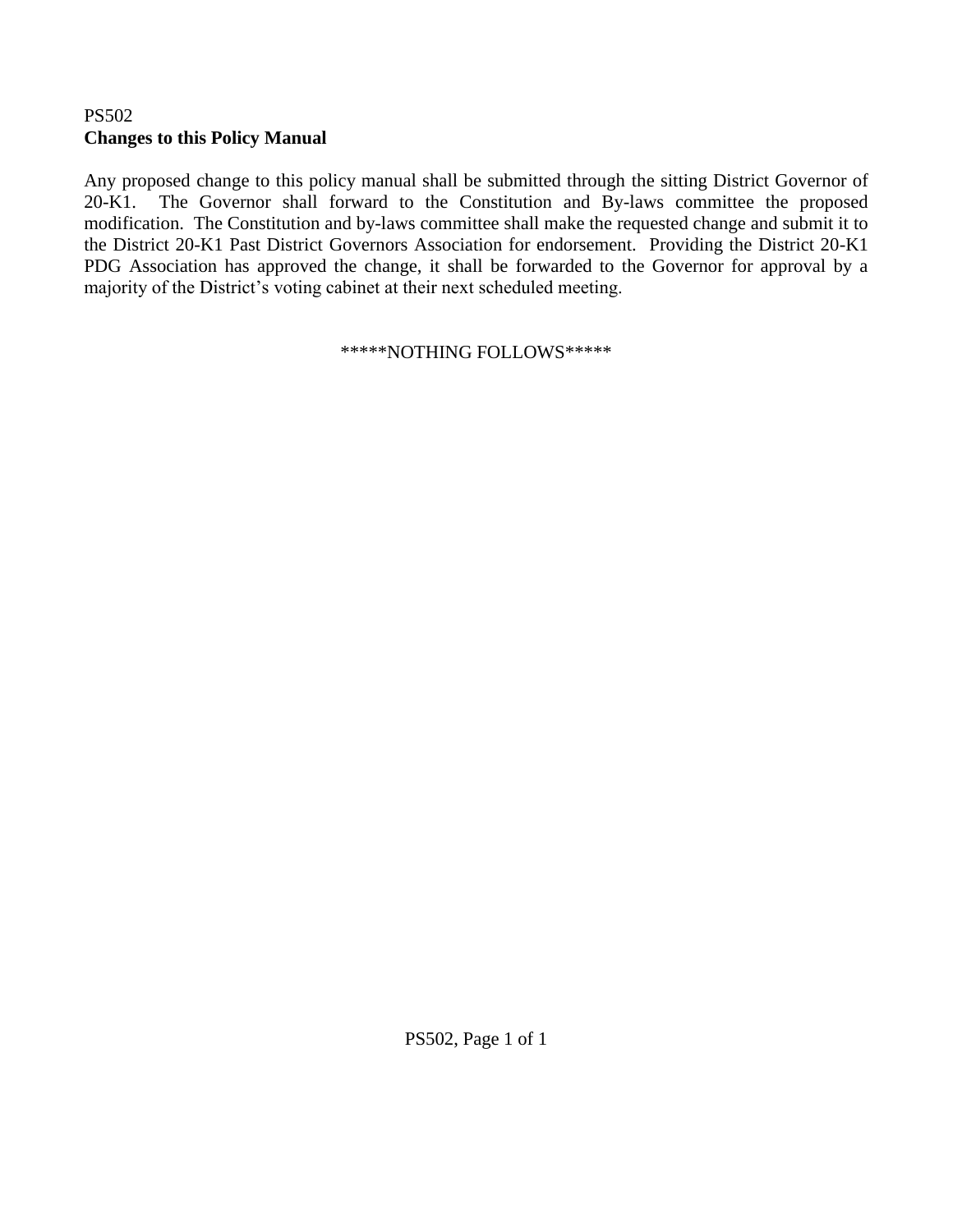# PS 503 OFFICER VISITATION REPORT

| Presiding Officer<br><u>Presiding</u> Officer                                                                                                                                                                                                                                                                                                                                                                |  |  |  |
|--------------------------------------------------------------------------------------------------------------------------------------------------------------------------------------------------------------------------------------------------------------------------------------------------------------------------------------------------------------------------------------------------------------|--|--|--|
| Opening<br>Start on time _________ Pledge________ Prayer_________ Toast_________ Songs_________<br>President stands while speaking ________ Members stand while speaking__________<br>Number attending _________ Number of members in the club ________<br>Guests were introduced __________ Protocol followed_________<br>Did you wear the state uniform?___________ Dress of membership___________________ |  |  |  |
| Meal<br>Type_____________Cost________                                                                                                                                                                                                                                                                                                                                                                        |  |  |  |
| Tail twisting<br>Range of price<br>Variety of reasons Vance Conservation Conservation Conservation Conservation Conservation Conservation Conservation Conservation Conservation Conservation Conservation Conservation Conservati                                                                                                                                                                           |  |  |  |
| Minutes of previous meeting______________Treasurer's report______________________                                                                                                                                                                                                                                                                                                                            |  |  |  |
|                                                                                                                                                                                                                                                                                                                                                                                                              |  |  |  |
| Program                                                                                                                                                                                                                                                                                                                                                                                                      |  |  |  |
| Courtesy of members<br>Towards officers_______________ Toward program_____________ Toward you___________                                                                                                                                                                                                                                                                                                     |  |  |  |
|                                                                                                                                                                                                                                                                                                                                                                                                              |  |  |  |
|                                                                                                                                                                                                                                                                                                                                                                                                              |  |  |  |
|                                                                                                                                                                                                                                                                                                                                                                                                              |  |  |  |

PS503, Page 1 of 1